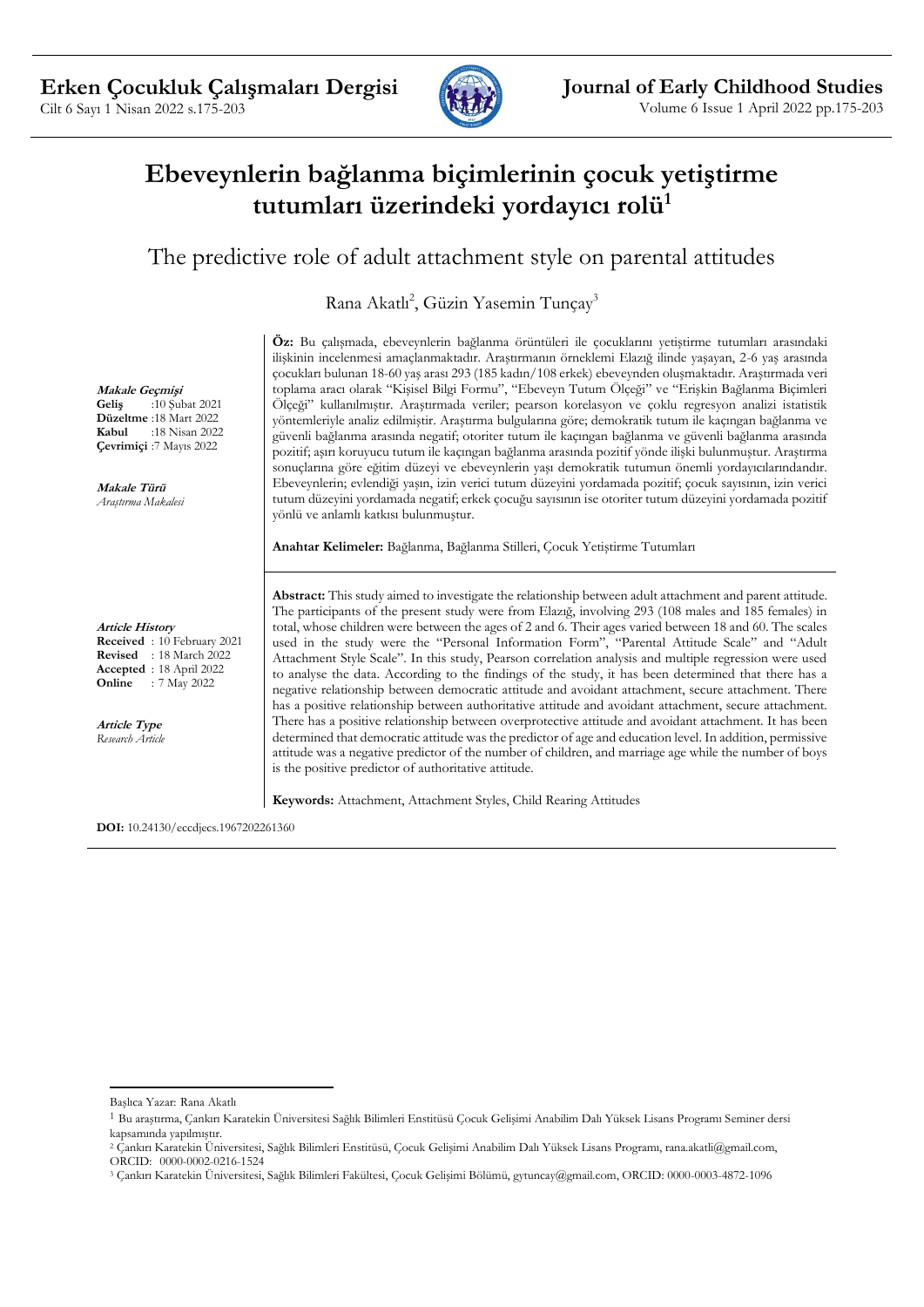#### **SUMMARY**

#### **Introduction**

Mother is the first person a child meets in the world. The established relationship with any object or mother in the early stages of life may show similarities in later stages as well (Schultz and Schultz, 2007). The concept of attachment is the state of establishing relationship based on love and interest between mother or caregiver and baby (Doksat and Ciftci, 2016; Yörükan, 2020). Attachment styles may be shaped by these types of relationship, and they may be an important variable in the development of human relationships, especially in the later stages of life.

Hazan and Shaver (1987) grouped their adult attachment patterns under three headings: secure, anxious and avoidant attachment. The securely attached individual establishes a warm relationship with the caregiver in early childhood. According to Hazan and Shaver (1987), securely attached individuals get close to others more easily and are comfortable in trusting. Anxious attachment may also develop if the person attached with the child is inconsistent in dealing with the needs of the child; the child displays unexpected approachavoidance and contradictory behaviours in anxious attachment. Individuals develop avoidant attachment if caregiver does not satisfy child's needs when necessary. Then, child with avoidant attachment cannot trust in the caregiver.

In the democratic attitude among parental attitudes, there are pre-determined rules needed to be obeyed, which involve the decisions taken by all family members (Kucukali, 2018). In authoritarian attitude, parents ask their children to obey them, which is important. They do not accept children's ideas and behaviors that are not appropriate for them (Tonbul, 2019). In the permissive attitude, children's demands are important. The child is dominant in the family (Ceceli, 2018). In overprotective attitude, parents show more care and control on their children (Oguz & Ozcelik, 2018).

#### **Method**

This study aimed to investigate the relationship between adult attachment and parent attitude. The participants of the present study were from Elazığ, involving 108 males and 185 females, 293 in total, whose children were between the ages of 2 and 6. Three types of scales were employed in the study: "Personal Information Form", "Parental Attitude Scale" and "Adult Attachment Style Scale". Personal Information Form: The form prepared by the researchers includes demographic information such as gender, age, marital status, the relationship status between parents, mother and father's profession and caregiver in childhood.

Parental Attitude Scale: The scale developed by Demir and Sendil (2008) consists of 4 sub-dimensions and 46 items as democratic, authoritarian, overprotective and permissive.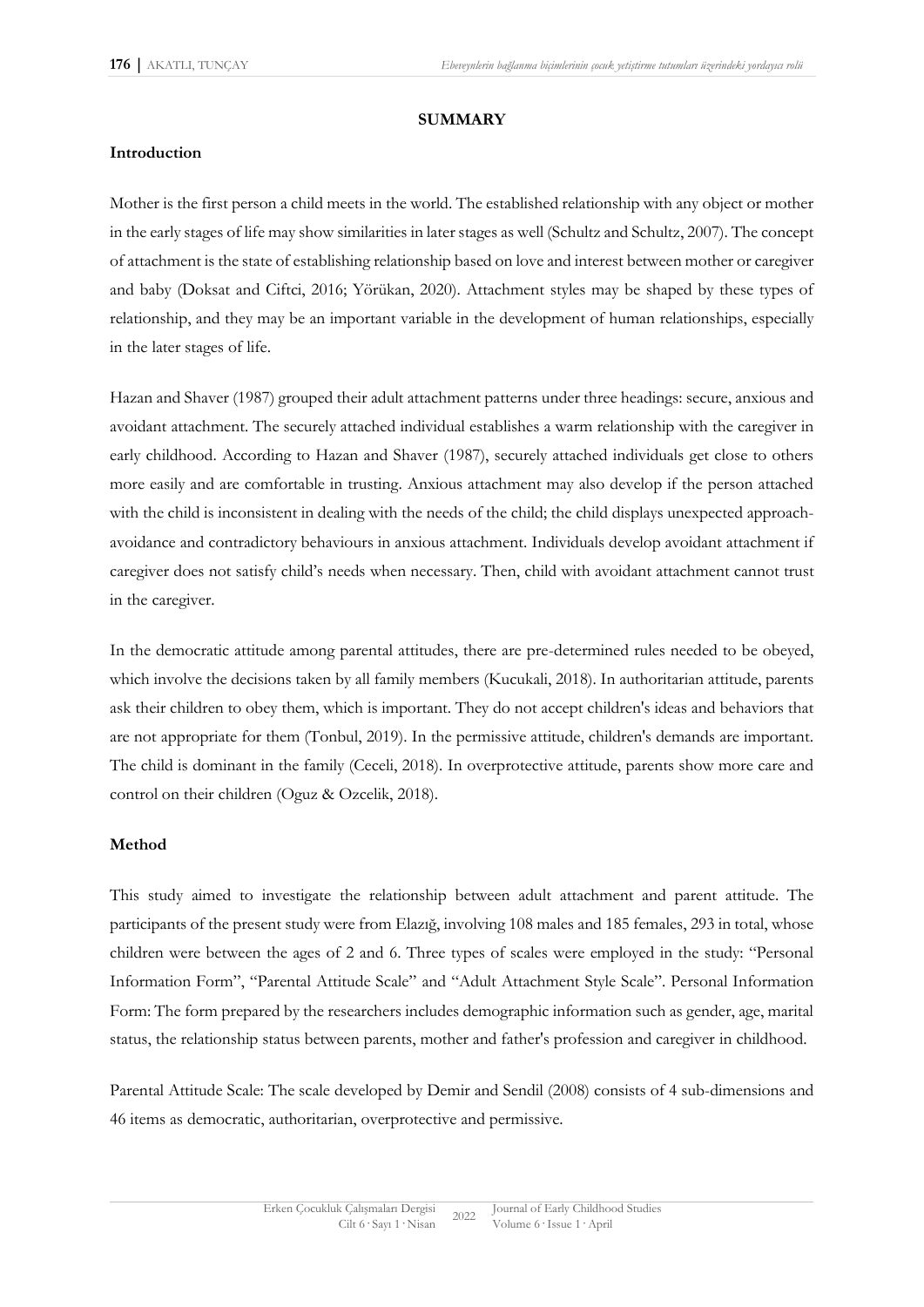Adult Attachment Style Scale: The scale adapted into Turkish by Kesebir, Kokcu, and Dereboy (2012) consists of 3 sub-dimensions and 18 items as secure, avoidant and anxious/unstable attachment.

To analyse the collected data, first, Z score was used to see whether it displays a normal distribution. Then, it was interpreted with Pearson correlation, multiple regression analysis and descriptive statistical methods.

#### **Results**

According to the research results; significant relationships were observed between parental attitudes and attachment. There is a negative and significant relationship between democratic attitude and avoidant attachment and secure attachment. There is a positive and significant relationship between authoritarian attitude and avoidant attachment and secure attachment. There is a positive and significant relationship between overprotective attitude and avoidant attachment.

According to the analysis made to determine the predictive level of parental attitudes; among the variables predicting the level of democratic attitude, age had a negative and significant contribution in predicting the level of democratic attitude. Educational status had a positive and significant contribution in predicting the level of democratic attitude. In the regression analysis conducted to reveal the demographic variables predicting the permissive attitude level, it was found that it accounts for 26.8% of the permissive attitude level. A positive and significant contribution of age of marriage was found in predicting the level of permissive attitude. The total number of boys and girls had a negative and significant contribution in predicting the level of permissive attitude. According to the regression analysis conducted to reveal the variables predicting the authoritarian attitude level, the total number of boys had a positive and significant contribution in predicting it.

#### **Conclusion and Discussion**

When the findings were examined, a positive relationship was found between avoidant attachment style and authoritarian attitude, which is supported by Ebrahimi, Amiri, Mohamadlou and Rezapur (2017). It was reported to cause the parents to become authoritarian and expect absolute obedience from the child. A positive relationship was found between avoidant attachment style and overprotective attitude. It is normal that there can be a negative relationship between avoidant attachment which involves distrust and democratic attitude which includes a trust in child as well. A negative relationship was found between the avoidant attachment style and the democratic attitude. Research of Hevers (2015) showed a similar result noting that fathers displayed an authoritarian parenting style to their children. It is thought that the fathers in the sample are effective in obtaining this result. A negative relationship was found between secure attachment style and democratic attitude. It is thought that the authoritarian attitude provided by our culture especially for the parents is effective in obtaining this result. Education level is one of the positive predictors of democratic attitude. It is thought that this model of established relationship highlights the democratic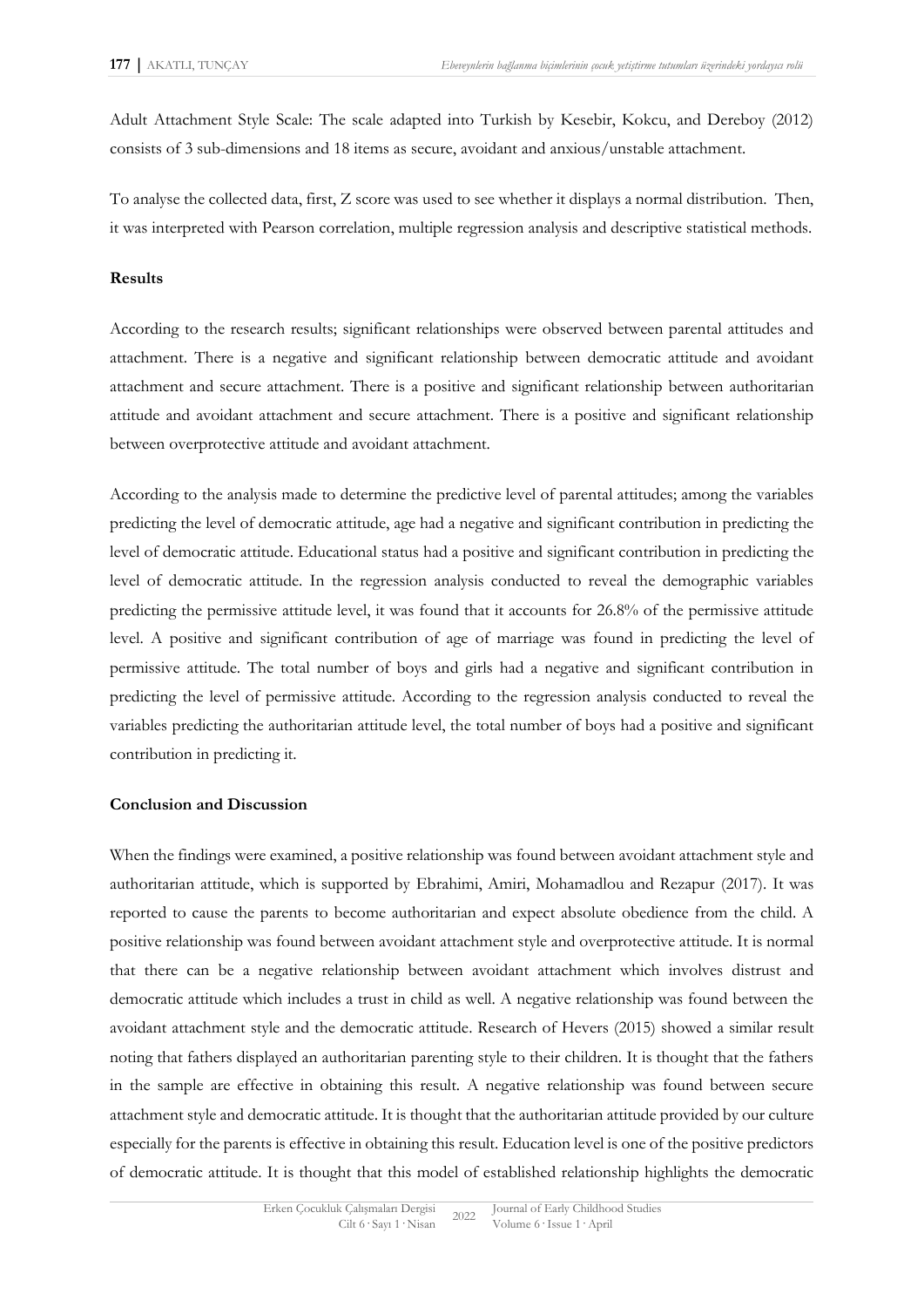attitude among child raising attitudes. The parents' age range of marriage is one of the positive predictors of the permissive attitude. It was predicted that those who got married at a later age were permissive to their children. Total number of children in parents is one of the negative predictors of permissive attitude. Since the increase in the number of children will increase the responsibility of parents over siblings, it is thought that it will highlight the authoritarian parental attitude. The total number of boys is one of the positive predictors of the authoritarian attitude. Parents may play the role of referee among their children with the increase in the number of boys. It is predicted that the parent may position himself as an authoritarian figure and arrange his relationship with the children accordingly.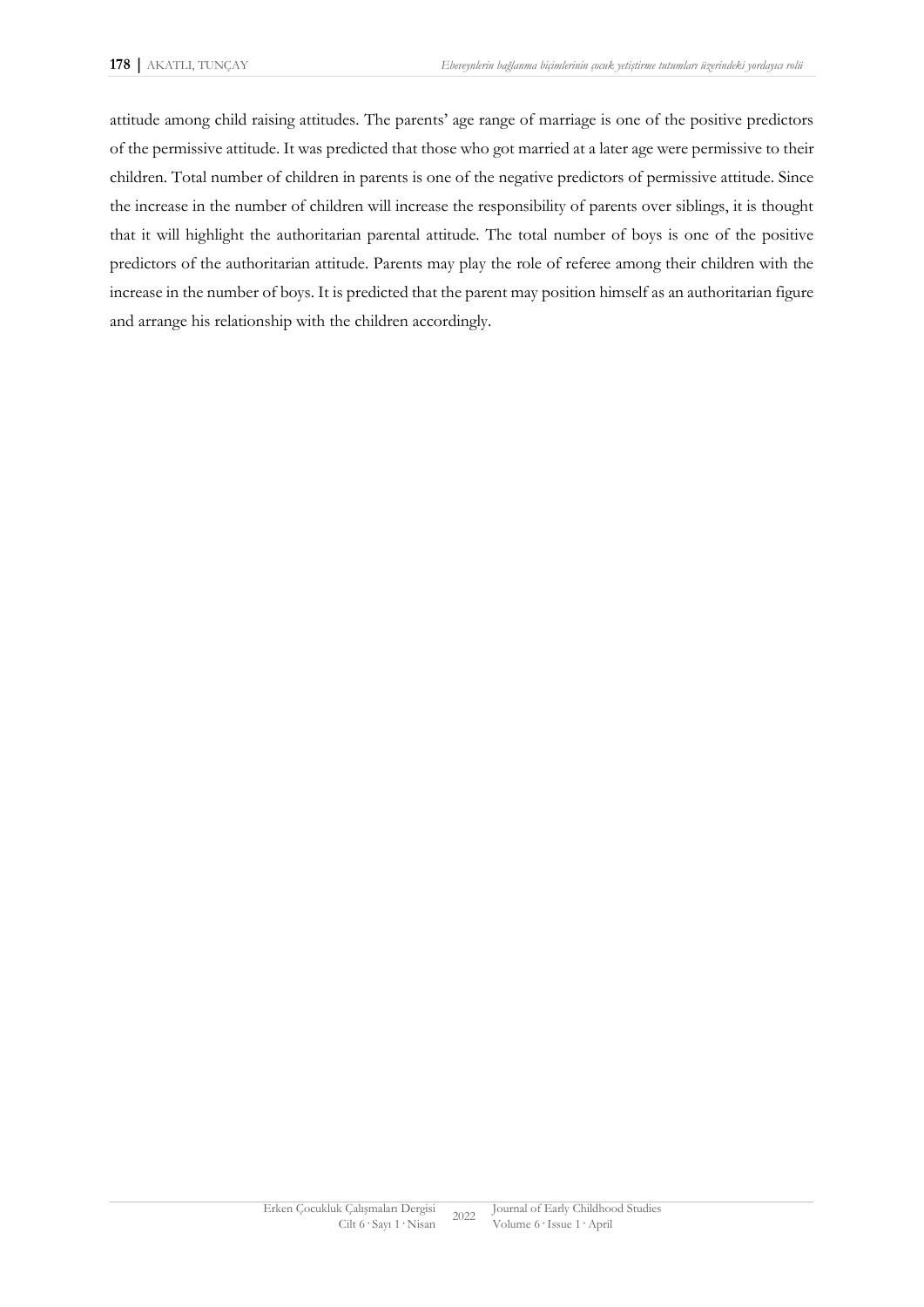## **GİRİŞ**

Her çocuk tohumun toprakta filizlendiği gibi ailesi içinde filizlenir. Nasıl filizin gürleşip bir ağaç olması için kararında güneş ve suya ihtiyacı varsa, insan yavrusunun da doğru gelişim gösterebilmesi için doğru ve kararında ebeveyn tutumlarına ihtiyacı vardır. Bir başka deyişle insan yavrusunun kendi kişilik özelliklerini ortaya çıkarması ve sağlıklı gelişim gösterebilmesinde uyumlu ebeveyn tutumları ve özgür aile hayatı olmazsa olmazdır (Yavuzer, 2019). Bu tutumların oluşmasında en önemli faktörler arasında ebeveynin geçmiş yaşantılarını saymak mümkündür. 20. yy'.da çocuk davranışı ve yetişkinlikteki yansımaları üzerine öncü araştırmalarda bulunan psikanaliz kuramcıları bağlanma üzerine dikkat çekerek bebek ile bağlanma nesnesi ilişkisine dayandırdıkları bağlanma biçimlerinin yaşamın ilerleyen yıllarında kendini tekrar ettiğini bildirmişlerdir. Şüphesiz toplumun ilerlemesi sağlıklı nesiller ile mümkündür. Bu sağlıklı nesillerin yetişmesindeki anahtar faktör ebeveyn çocuk ilişkisidir (Schultz ve Schultz, 2007). Erken çocukluk döneminde kişilik gelişiminin temelleri atıldığından ebeveynlerin tutumları kritik önem taşımaktır. Yapılan araştırmalar neticesinde okul öncesi dönemde kazanılan tutumlar ve davranışların çocuğun yaşamı içerisinde kalıcı iz bıraktığı belirtilmiştir (Çağdaş ve Şahin Seçer, 2007). Bu bağlamda araştırmanın konusu ebeveynlerin, kendi ebeveynlerine bağlanma biçimi ile çocuk yetiştirme tutumları üzerindeki etkisi olacaktır. İlgili değişkenler ile ilişkili alan yazını aşağıdaki gibi özetlemek mümkündür;

## **BAĞLANMA**

Bağlanma, çocuk ve ebeveynleri arasında kurduğu bağ ilişkisidir. Burada kastedilen anne-çocuk, ebeveyn-çocuk veya temel bakım veren-çocuk arasındaki ilişkidir (Doksat ve Ciftci, 2016; Yörükân, 2020). Bağlanma temel olarak insan yavrusuyla bakım vereni arasında on iki haftayı takiben gelişen ve hayatının geri kalan döneminde de insan ilişkilerinde oldukça belirleyici olabilen önemli bir fenomendir.

Nesne, içgüdünün doyumunu sağlayan her şeydir. İnsan yavrusu çoğu canlıdan farklı olarak doğduğu günden itibaren bir bakım verene muhtaçtır. Bir başka deyişle yaşam içgüdülerini doyuracak libidosunu bağlayabileceği bir nesneye ihtiyaç duyar. Nesne ilişkisi ise nesneye karşı ruhsal tutumların ve davranışların tümünü kapsar (Akvardar ve diğerleri, 2006). Nitekim Freud, çocukların kendilerine bakım veren kişi veya kişilere bağlanmasının nedenini yalnızca fizyolojik temel ihtiyaçlarının karşılanması savını savunmuştur ve bu durumu psikanalitik yönden "çıkar beklentili sevgi" teorisi olarak öne sürmüştür (Kindersley, 2012). Winnicott (2013), çocuğun gereksinimlerine bakım veren kişinin uyumlu bir şekilde karşılık vermesinin çocuğun tutarlı bir kendilik algısı geliştirmesi ve iç dünyasının olgunlaşmasında önemli bir etken olduğunu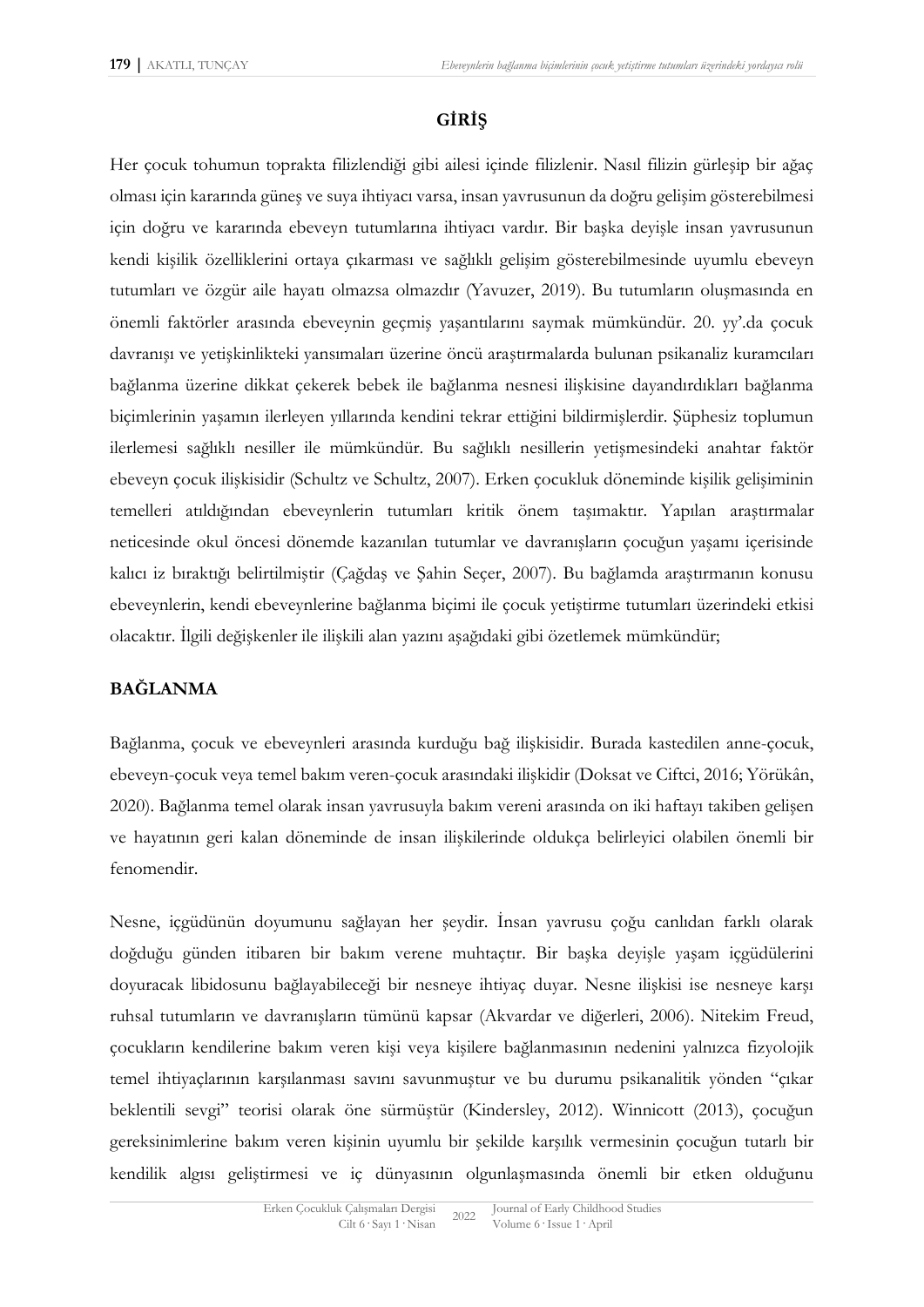belirtilmiştir. Çocuğun gereksinimleri uyumlu bir şekilde bakım veren kişi tarafından karşılandığında çocuk kendini bir tatmin kaynağı olarak görmektedir. Bu deneyimi yaşayan çocuğun gelecekte dış dünya zorluklarına karşı kendine güvenerek baş edeceği ifade edilmiştir. Bu noktada önemli olan çocuğun fizyolojik (yeme-içme, altının temizlenmesi vb.) ve/veya sevgi ihtiyacı duyduğu anda bağlandığı kişiden ihtiyacına karşılık istemesidir. Bebek, bağlanma geliştirdiği kişiyle yakınlık kurmaya aşırı istek göstermekte, bağlanma geliştirdiği kişiden ayrılma durumu esnasında üzüntü ve stres belirtileri gösterebilmektedir. Çeşitli dinamiklerin şekillendirmiş olduğu bu bağ, altında yatan nedenlere göre çeşitlilik gösterebilmektedir (Öztürk, Türel ve Oğur, 2020).

Erken çocukluk dönemi içerisinde çocuğa bakım veren kişilere yönelik geliştirilen bağlanma ve yetişkinlik dönemine etkileri hakkında ilk çalışmalar John Bowlby tarafından 1958'de yapılmıştır (Bowlby, 2012). Çalışmalarında Freud ve diğer psikanalitik düşünürlerden etkilenmiştir (Şahin, Beşirik, Canbulat Şahiner ve Türkmen, 2018). John Bowlby (1958) yaptığı açıklamalarda doğumdan sonra bebek, ilk on iki ay içerisinde kendisine bakım verene karşı, libidinal bir bağ geliştirdiğini belirtmektedir. Bowlby (1958), bağlanmayı "insanların, diğerleriyle güçlü bağlar geliştirmeye yönelik doğal eğilimi ve onlardan ayrılma veya onları kaybetmeyi istememenin getirdiği kaygı, öfke, depresyon ve duygusal kopuş gibi kişisel sıkıntıların izah edilmesi için ortaya atılmış bir yol" biçiminde ifade etmiştir. Çeşitli dinamiklerin şekillendirmiş olduğu bu bağ altında yatan nedenlere göre çeşitlilik gösterebilmektedir (Öztürk, Türel ve Oğur, 2020). Bowlby'den sonra yetişkin bağlanma biçimlerine yönelik ilk çalışmalar Main, Kaplan ve Cassidy (1985) ile başlasa da bu konudaki en önemli çalışmalardan birini Hazan ve Shaver (1987) yapmış ve yetişkin bağlanma örüntülerini güvenli, kaygılı/kararsız, kaçıngan bağlanma şeklinde üç başlık altında toplamıştır. Bu çalışmada bu örüntüyle şekillenmiştir.

Santrock (2012)'e göre Bowlby (1958) bağlanma aşamalarını şöyle sıralamıştır:

*Birinci aşama (Doğumdan iki aya kadar)*: Bebekler bağlanmalarını, insan figürlerine yönlendirirler. Yabancılar ve ailesi bebeğin gülümseme veya ağlamasını eşit bir şekilde ortaya çıkarırlar.

*İkinci aşama (İkinci aydan yedinci aya kadar)*: Bebek, yabancıları ayırt etmeye başladığında bakım verene odaklanmaya başlar.

*Üçüncü aşama (Yedinci aydan yirmi dördüncü aya kadar)*: Spesifik bağlanmalar gelişir. Hareket becerisinin artmasıyla bakım veren ile iletişim artar.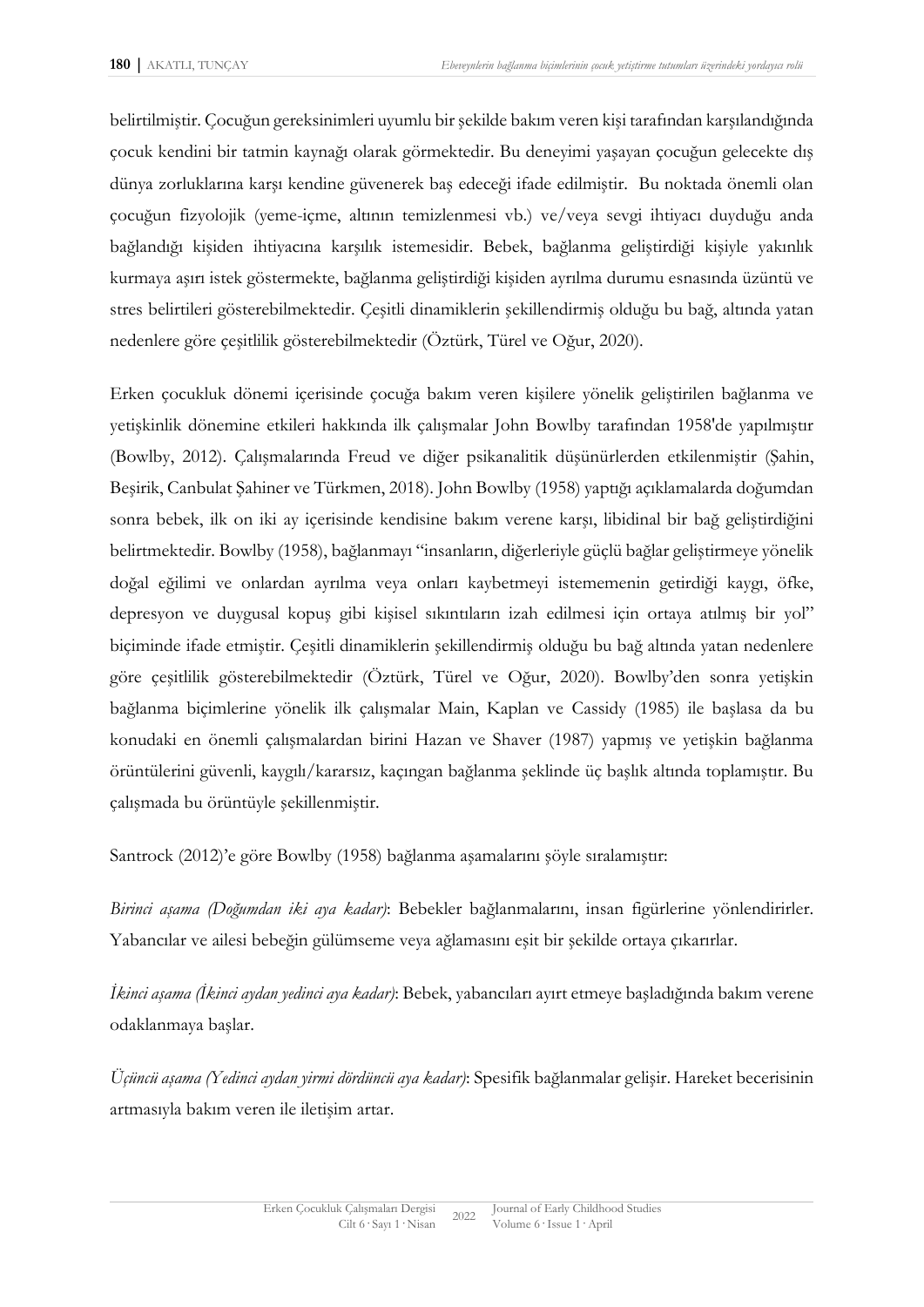*Dördüncü aşama (Yirmi dört ay ve üzeri)*: Çocuklar başkalarının hedef ve planlarının farkında olmaya başlarlar. Davranışlarını belilerken bu durumu göz önünde bulundururlar. Çocuk ebeveynine "korunmak, rahatlatılmak, sevilmek, duygularının düzenlenmesi, yakınlaşmak-yaklaşmak" gibi ihtiyaçlarını ifade edecek davranışlar sergiler. Çocuğun bu ihtiyaçları karşılandığı takdirde bağlanma modeli şekillenir. Hayatın ilerleyen dönemlerinde çocuk, bakım veren kişiyi görmek istediğine dair tepkiler verir. Ebeveynin, çocuğun ihtiyaç duyduğu zamanlarda mümkün olduğunca ihtiyaçlarına karşılık vermesi durumu uzun yıllar devam eder (Solomon ve George, 2011).

Bağlanma konusundaki diğer önemli çalışmaları yapan kişi ise Ainsworth (1979)'dur. Ainsworth (1979) bebeklerle yaptığı yabancı ortam deneyi ile bireylerin sahip olduğu bağlanma örüntüleri ile ilgili güvenli, güvensiz kaçınan, dirençli(kaygılı) ve dağınık olmak üzere dört kategori oluşturmuştur. Bunun yanı sıra Bowlby'nin (2012)bağlanmanın yaşam boyu devam ettiği ilkesinden hareketle yetişkin bağlanma biçimleri de bu süreçten etkilenmiştir. Yetişkin bağlanma biçimlerine yönelik ilk çalışmalar Main, Kaplan ve Cassidy (1985) ile başlasa da bu konudaki en önemli çalışmalardan birini Hazan ve Shaver (1987) yapmış ve yetişkin bağlanma örüntülerini güvenli, kaygılı/kararsız, kaçıngan bağlanma şeklinde üç başlık altında toplamıştır.

## **Güvenli Bağlanma:**

Güvenli bağlanan birey, erken çocuklukta bakım veren ile sıcak bir ilişki kurar. Hazan ve Shaver'a (1987) göre güvenli bağlanan bireyler başkalarına yaklaşmayı daha kolay bulur ve onlara güvenmek konusunda rahattırlar. Güvenli bağlanan bireyler ebeveynleri ile ilgili olumlu duygulara ve olumlu çocukluk yaşantılarına sahiptir (İlaslan, 2009). Ainsworth (1979) deneyine göre ise yabancı bir ortam içerisinde çocuğun bağ kurduğu kişi (ebeveynleri ya da bakımından sorumlu kişi) yanındayken çocuk serbest bir şekilde keşifte bulunur, bağ kurduğu kişi ortam dışında olması halinde yabancı birinin gelmesiyle endişeye kapılmaz. Bağ kurduğu kişinin geçici yokluğuna farkındalık gösterir. Bağ kurduğu kişi ortama döndüğünde, çocuk onu gergin bir şekilde karşılasa dahi bu durumu kısa sürede üzülmeden atlatabiliyorsa güvenli bağlanma sağlanmıştır (Santrock, 2012). Bakım veren kişi ile güvenli bağ kuran birey yaşamının ileriki yıllarında özgüvenli, duygularını kontrol edebilen, yaşadığı tecrübelerden ders çıkarabilen, akademik başarısı yüksek, duygusal ilişkilerinde karşısına çıkan sorunlarla baş edebilen, sağlıklı bir birey olma meyili sergiler (Doksat ve Ciftci, 2016).

## **Güvensiz Bağlanma:**

Yabancı bir ortam içerisinde çocuğun bağ kurduğu kişi (ebeveynleri ya da bakımından sorumlu kişi) yanındayken çocuk hiçbir şekilde keşifte bulunmaz. Yabancı biri ortamda olduğu durumda çok fazla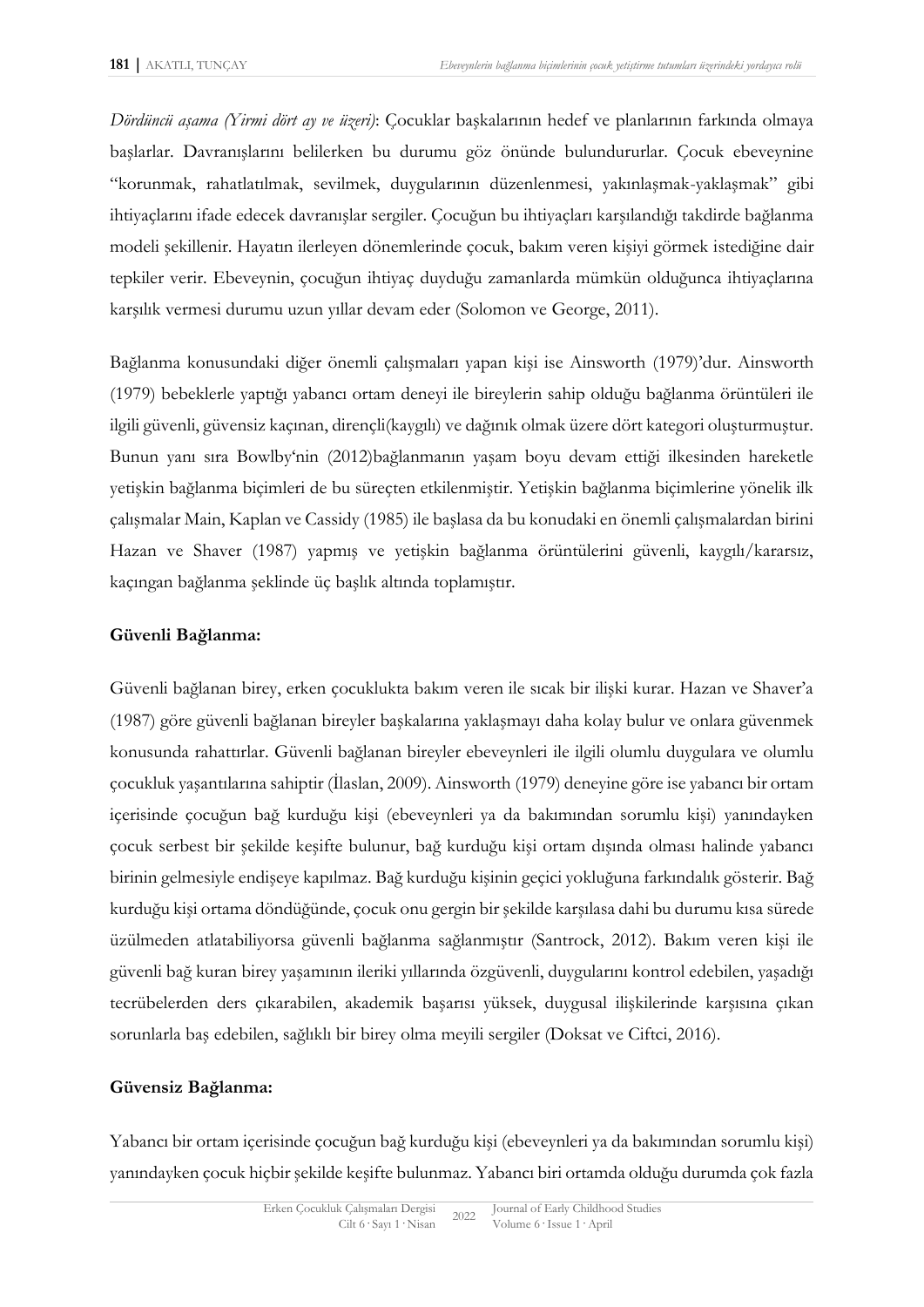korkuya kapılır. Bağ kurduğu kişinin geçici yokluğu durumunda savunmasızlık içine düşüp üzüntüye yönelir ve döndüğünde onu karşılayamaz (Bowlby, 2012).

## **Kaygılı Bağlanma:**

Çocuğun bağ kurduğu kişi çocuğun ihtiyaçları ile ilgilenme konusunda tutarsız olması durumunda da gelişebilir; güvensiz-kaygılı/ikircikli bağlanmada çocuk beklenmedik yaklaşma-kaçınma hareketleri ve çelişkili hareketler yapar. Çocuğun bağ kurduğu bakımı veren kişiyle ayrılık yaşanması durumunda çocuk genel olarak yüksek stres yaşar (Demir, 2018). Çocuk, bakım veren anne figüründen ayrıldığı anda aşırı kaygı duyar ve kızgınlık yaşar bulunduğu ortama yabancı biri geldiği durumda ise yabancı ile iletişim kurmayı reddeder. Anne figürü ortama tekrar geldiği takdirde dahi çocuğun sakinleşmesi çok zaman alabilmektedir (Sümer, Sayıl ve Kazak Berument, 2020). Bu tür bağlanma örüntüsüne sahip bireyler yoğun şekilde değersizlik duygusu yaşarlar. Bağlandığı kişinin kendi ile ilgili duyguları konusunda şüpheye sahiptir.

## **Kaçıngan Bağlanma:**

Çocuğun bağ kurduğu kişi çocuğun ihtiyaç duyduğu anda çocuğun ihtiyacını karşılamaz. Çocuk bu durumda bakımıyla ilgilenen bağ kurduğu kişiye güvenemez. Çocuk bağ kurduğu kişiyi gördüğü zaman sevinmez. Bağ kurduğu kişiyi görmezden gelebilir. Bağ kurduğu kişi ortamdan ayrıldığında çocuk tepkisiz kalabilir. Çocuk, güvensiz-kaçıngan bağlanmada, endişeli ve depresif hareketler sergiler (Doksat ve Ciftci, 2016). Bu tür bağlanmanın gerçekleşmesi durumunda çocuk, duygularını dışa vurmaz ve kendini ifade etmekten kaçınır ve bu davranışı benimser. Bu davranışlarla alışkanlık kazanan çocuk yaşamın ileriki yıllarında başkalarına yakınlaşmaktan kaçabilmekte ayrıca başkalarının ona yakınlaşma çabasından dahi kaçabilmektedir. Bu durum beraberinde başkalarının yakınlık, destek ve yardım gibi taleplerine ilgisiz kalarak soğuk davranışlara dönüşür ve daha da katılaşır (Sümer, Sayıl ve Kazak Berument, 2020). Bu bağlanma örüntüsüne sahip bireyler başkalarına güvenmekte zorlanır ve empati yetenekleri zayıftır.

#### **Dağınık Bağlanma:**

Dağınık bağlanma; örüntüsü gösteren bireyler dağınık ve şaşkındır. Yabancı ortamda sersemlemiş ve korkulu görünürler. Bir bireyi dağınık olarak sınıflayabilmek için hem güçlü kaçınma hem de güçlü kaygılı örüntüler ya da çevresi ve bakım verenden yüksek düzeyde korkma gibi özel davranışlar göstermesi beklenir (Santrock, 2012).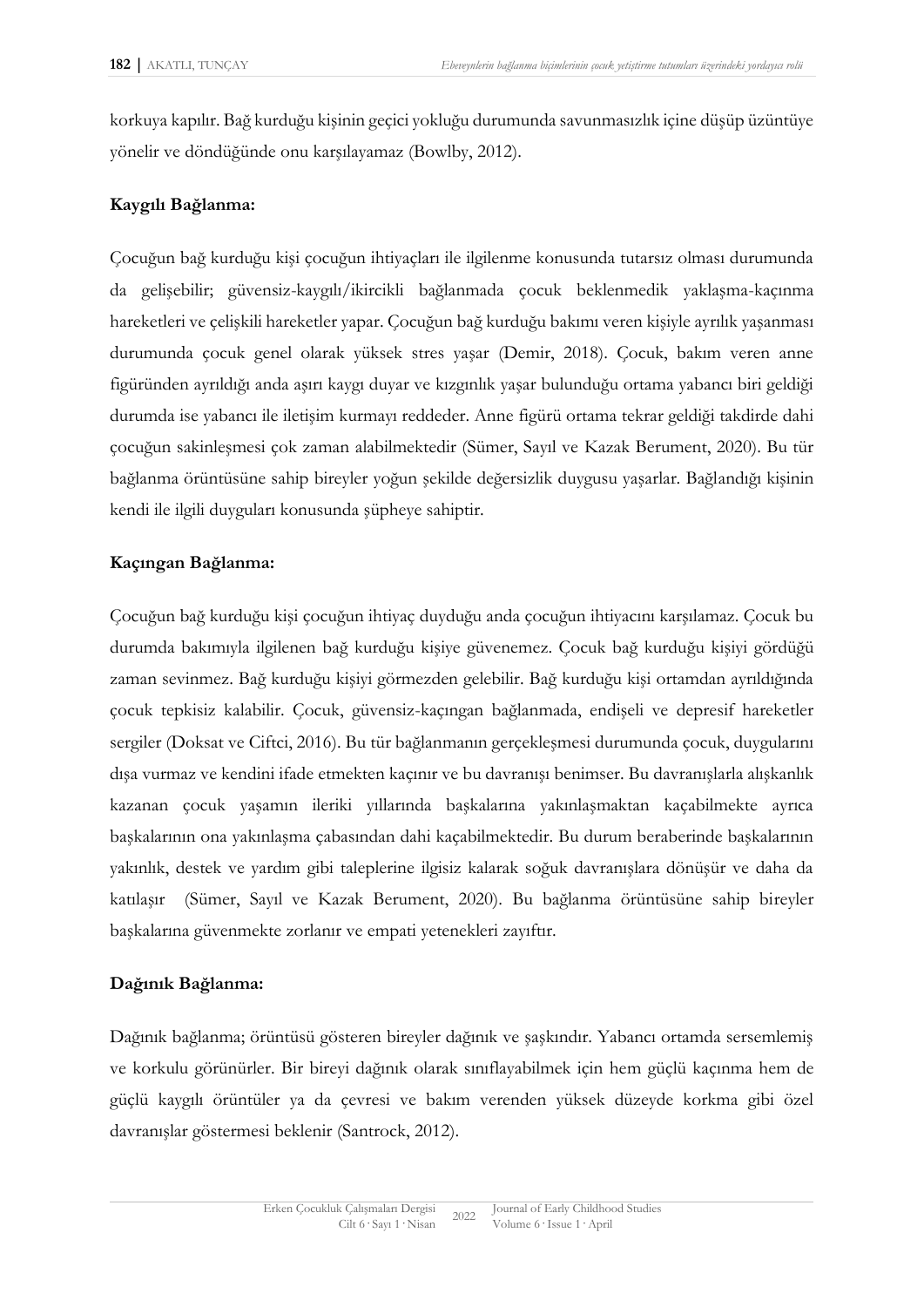Güvensiz bağlanmanın oluşmasında önemli sayabileceğimiz faktörlerden bahsetmek gerekirse; ekonomik ya da duygusal açıdan zorluk yaşayan ebeveynler, çocukları ile olan ilişkilerinde duygusal bir gayret gösteremeyerek kendi problemleriyle uğraşabilmektedir. Bu tip davranış sergileyen ebeveynler, bebeğin temel fizyolojik ihtiyaçlarını karşılasalar dahi duygusal tepkiler vermemektedirler. Dağınık/düzensiz bağlanma, çocuk istismara uğramışsa yahut ebeveynlerinin çocukluk döneminde istismara uğramış ya da ebeveyn kaybını yaşamışsa görülebilmektedir. Kaygılı bağlanmada bakım veren kişiye ulaşılabilirliği tutarsız ya da güvensiz olduğu durumlarda görünür. Bakım veren kişi yani anne bebeği reddettiği ya da bebekle düzenli olarak ilgilenmekten kaçındığında bebeğin de ileride kaçınan bağlanma örüntüsünü benimsemesi muhtemeldir. Bunlara ek olarak bağlanma kültürden etkilenir ve bağlanmanın niteliği de kültürden kültüre farklılık gösterir (Bee ve Boyd, 2009).

## **ÇOCUK YETİŞTİRME TUTUMLARI**

Çocuğun sağlıklı bir kişilik geliştirebilmesi ve sosyal çevreye uyum sağlamasında ebeveynleri ile kurduğu ilişki oldukça önemlidir (Yılmaz, 2016). Çocuklar, ebeveynlerini model alarak birçok şeyi öğrenir. Hayata dair düşüncelerinde, hayat alışkanlıklarında, ahlaki değer ve yargılarının oluşmasında anne babaların davranışları ve gösterdikleri tutumlar çok önemlidir. Küçük yaşlarda, anne baba ve diğer yetişkinlerin tutumları, çocukların kişilik gelişimini, benlik algısını, ahlak gelişimini ve diğer gelişimlerini de etkileyebildiği görülmektedir (San Bayhan ve Artan, 2004).

Ebeveynlerin çocuk yetiştirme tutumları dört temel başlık altında incelenmektedir. Bunların üç başlığı Baumrind'in (1966) tanımlamış olduğu; demokratik, otoriter ve izin verici tutumlardır. Daha sonra bu başlıklara ek olarak Türk kültüründe ebeveynler tarafından daha yaygın kullanılmakta olan aşırı koruyucu tutum da dâhil edilmiştir (Demir ve Şendil, 2008).

#### **Demokratik Tutum:**

Demokratik ebeveyn tutumu sergilenen ailelerde, önceden belirlenmiş uyulması gereken kurallar vardır. Bu kurallar aile içerisinde yaşamakta olan tüm aile bireylerinin almış oldukları kararları kapsamaktadır (Küçükali, 2018). Demokratik ebeveyn tutumu ile yetişen çocuklar, duygu ve düşüncelerini kolaylıkla ifade edebilmektedir. Çocukların kişilik gelişimleri açısından en uygun tutumdur. Ebeveynler bu tip tutumla çocuklarını hem denetler hem de onların ihtiyaçlarını karşılarlar. Ebeveynler arasındaki tutumlar tutarlı ve güven vericidir. Belli bir sınır içerisinde çocukların bazı davranışları gerçekleştirmelerine izin vererek onları sorumluluk duygusunu geliştirmeye olanak sağlamış olurlar (Sezer, 2010).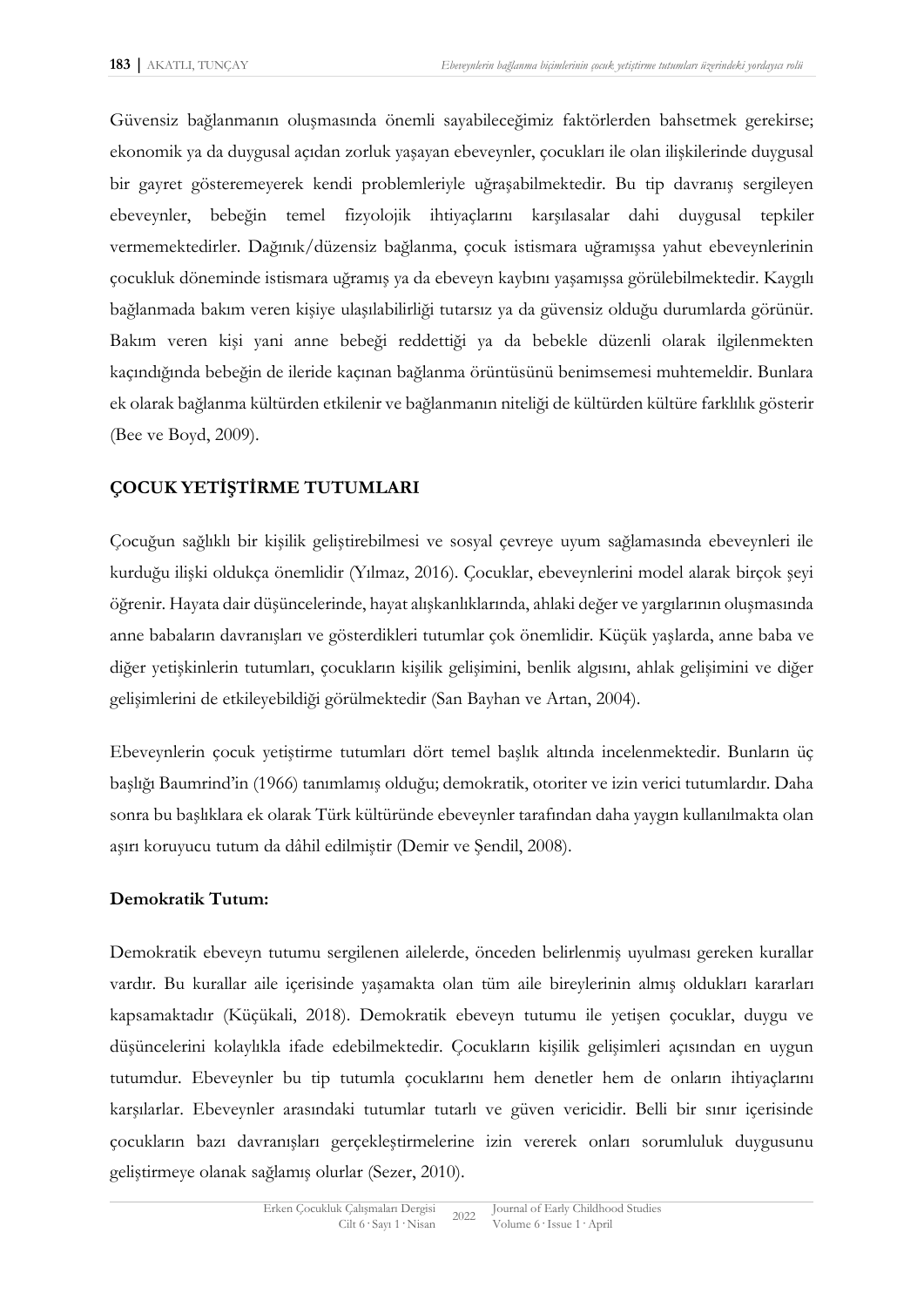Ebeveynlerin çocuklarına karşı sorumluluk ve hakların belirgin olduğu, ailedeki her bireyin fikrine önem verilen demokratik bir ortam sunmaları, çocuğun kendine güvenli bir kişilik geliştirmesini sağlar. Demokratik tutum sergilemekte olan ebeveynlerin amacı; çocuklarının özgür ve eşit birer birey olarak yetişmelerini sağlamaktır (Sak, Şahin Sak, Atli ve Şahin, 2015).

#### **Otoriter Tutum:**

Otoriter tutum sergileyen ebeveynler çocuklarının kendilerine itaat etmelerini isterler. Onlar için uyumlu ve itaatkâr olmak oldukça önemlidir. Çocuklarının kendilerine uygun olmayan fikir ve davranışlarını reddetmektedirler (Tönbül, 2019). Ebeveynler çocukları çok sıkı bir şekilde denetlerler. Bu tutumdaki ebeveynler çocuklarının davranışlarına sürekli karışır, emir verir ve çocuğu eleştirirler (Kıray, 2018). Bu durum çocuğun sosyal hayatını etkileyebilmektedir. Ebeveynler için çocukların isteklerinin bir önemi yoktur ve çocuğun her ihtiyacını kendileri karşılamak istemektedirler. Bu davranış sonucunda çocuk kendisine olan özgüvenini yitirebilmektedir (Günalp, 2007). Ebeveynlerin kendi almış olduğu kararlara uymayan çocuklar cezalandırılırlar. Bu tip ebeveyn tutumu içerisinde yetişen çocuklarda öfke, kızgınlık gibi duyguları ifade etmekte zorluklar görülebilmektedir (Kıray, 2018).

#### **İzin Verici Tutum:**

İzin verici tutum sergileyen ebeveynler, çocuklar üzerinde otorite kurmaz ve çocuğun kendi tercihlerinin ön planda olduğu ve ebeveynlerin çocuk üzerinde denetim kurmaması durumu söz konusudur. Bu tip tutum sergilenen ailede çocuklar sınırsız davranış ve özgürlüğe sahiptir. Ebeveynler çocuğu serbest bırakırlar. Bunun sonucunda çocuk denetimsiz ve başına buyruk davranışlar sergiler. Bu ebeveyn tutumunda çocukların talepleri ön plandadır. Bu tutum genellikle tek çocuklu ailelerde görülmektedir. Çocuk ailede egemen konumundadır (Çeceli, 2018).

İzin verici tutumda ebeveynler; çocuğa sınır koymaz, kendi davranışlarını düzenlemesini bekler, fazla özgürlük ve az sorumluluk verir. Ayrıca çocuktan gelişim düzeyine uygun davranış beklemez tutarsız ve güvensiz özellikler gösteren anne babanın çocuğunun da kendine güvenmeyen ve mutsuz olma eğilimi yüksek olan bir çocuk olarak yetişmektedir (Yılmaz, 2016).

#### **Aşırı Koruyucu Tutum:**

Aşırı koruyucu tutumu benimsemiş ebeveynler çocuk üzerinde gereğinden fazla özen ve kontrol gösterirler. Bu tutum dâhilinde çocuğun her davranışı kontrol altında tutulur ve kendi başlarına bir şey yapmalarına müsaade edilmez ve çocuğun istekleri yerine getirilir. Bu durumda çocuğun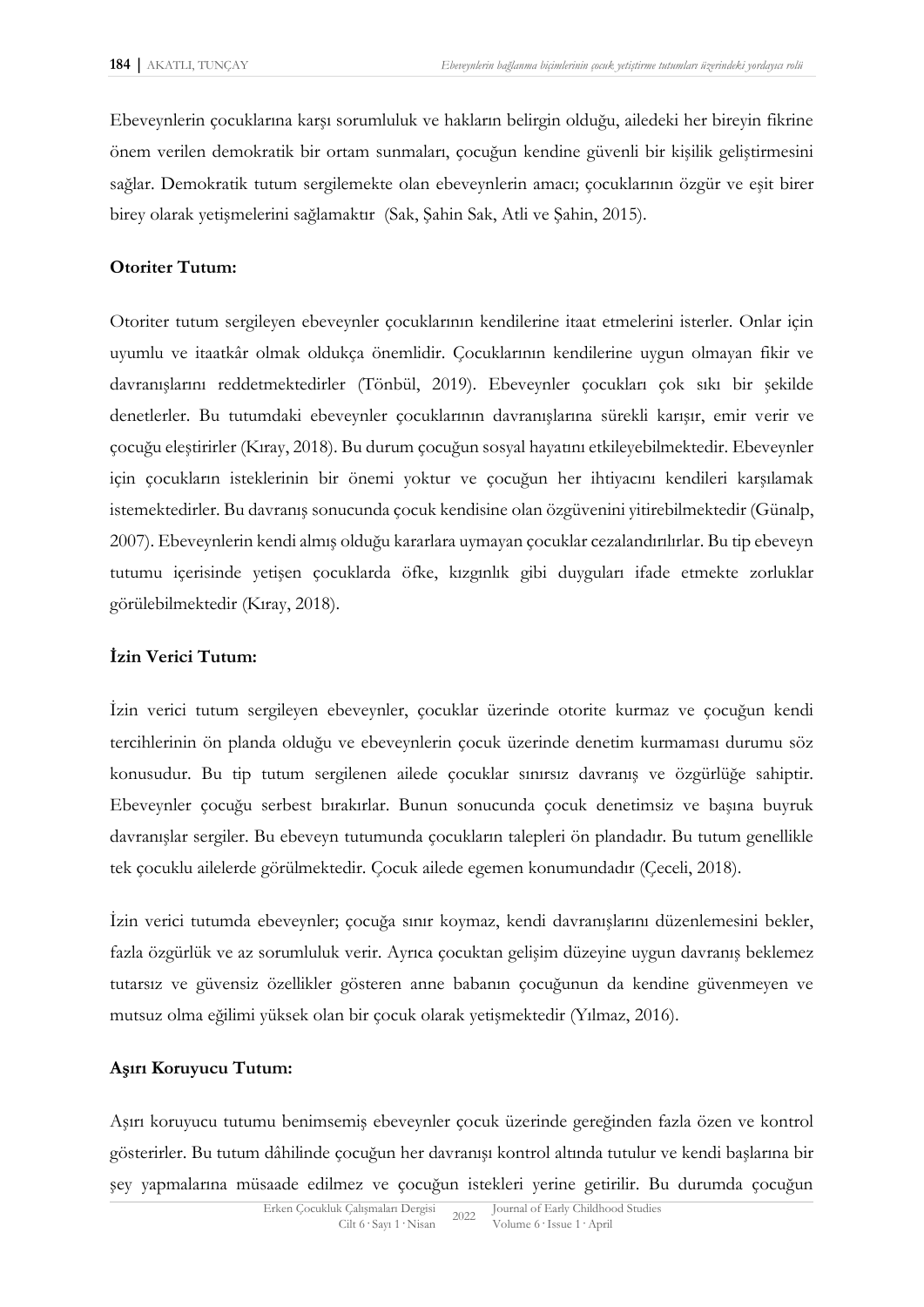gelecekte ayrılık kaygısı, bağımlılık, sorumluluk gibi sorunları ortaya çıkabilir (Oğuz ve Özçelik, 2018).

Ebeveynlerin sergilediği aşırı koruyucu tutum, çocuğun çok fazla kontrol ve özen görmesi anlamına gelmektedir. Bunun sonucunda yaşamın ileriki dönemlerinde çocuk diğer kişilere karşı aşırı bağımlı, kendine karşı güvensiz, duygusal olarak incinmiş bir birey olabilir. Çocuğun yaşamı boyunca süren bu bağımlılık psiko-sosyal olgunluğunu olumsuz etkiler. Ebeveynlerin aşırı koruyucu oluşu çocuğun okul yaşamındaki başarısını ve okula uyumunu da etkileyebilmektedir (Günalp, 2007).

## **İlgisiz Tutum:**

İlgisiz tutumda ebeveynler, çocuklarının temel ihtiyaçlarını karşılarken ihmal ederler ve gelişimini destekleyici davranışları sergilemezler. Ebeveynler çocuklarını genellikle kendi haline bırakır ve neredeyse ceza hiç uygulamazlar. Bu tarz tutuma maruz kalan çocuklar, kendilerini ifade etmede güçlük çeker ve güven duygusu sarsılır (Özabacı, 2021).

## **Mükemmeliyetçi Tutum:**

Mükemmeliyetçi tutum benimseyen ebeveynler, çocuklarının daha başarılı olmasını beklerler ve diğer çocuklarla kıyaslarlar (Çağdaş ve Şahin Seçer, 2007). Çocuklarının yeteneklerinin ve gelişim düzeylerinin çok üstünde hedefler koyarlar ve onların ulaşmalarını sert bir tutumla isterler. Çocuktan istenilenlerin mükemmel biçimde gerçekleştirmesi beklenir. Çocuk bu baskılar karşısında istenileni gerçekleştiremediğinde başarısızlık ve güvensizlik hisseder (Aydoğdu ve Dilekmen, 2016).

Yaşamın erken dönemlerinde bağlanma nesnesi ile kurulan ilişki örüntüsü güvenli, kaçıngan ve kaygılı olmak üzere yaşamın ilerleyen dönemlerinde de benzerlikler gösterebilmektedir. İlişkinin güvenli olması bireyin ileriki yaşamındaki ilişkilerinin de sağlıklı olmasına, ilişkinin güvensiz (kaçıngan, kaygılı) olması durumunda ise ilerideki ilişkilerinin kaygı verici seviyede olmasına neden olabilmektedir (Schultz ve Schultz, 2007; Subaşı ve Kazan, 2020). Bağlanmayı etkileyen en önemli etkenlerden biri ebeveynlerin, çocuklarına karşı sergilediği tutum ve davranışlardır. Çocukluk döneminde kazanılan davranışların kalıcı olduğu ve yaşam boyu devam ettiği, sonraki dönemlerde telafisinin güç olduğu bilinmektedir (Çağdaş ve Şahin Seçer, 2007). Nitekim bağlanma biçimlerinin, çocuk yetiştirme tutumlarından bağımsız olması düşünülemez. Gelişimin belki de en önemli ayağı olan ebeveyn çocuk ilişkisinin daha iyi ortaya konması için bu ilişkinin önemli bir belirleyicisi olan bağlanma ve çocuk yetiştirme tutumlarının nasıl ve hangi değişkenlerden oluştuğunun araştırılması büyük önem taşımaktadır.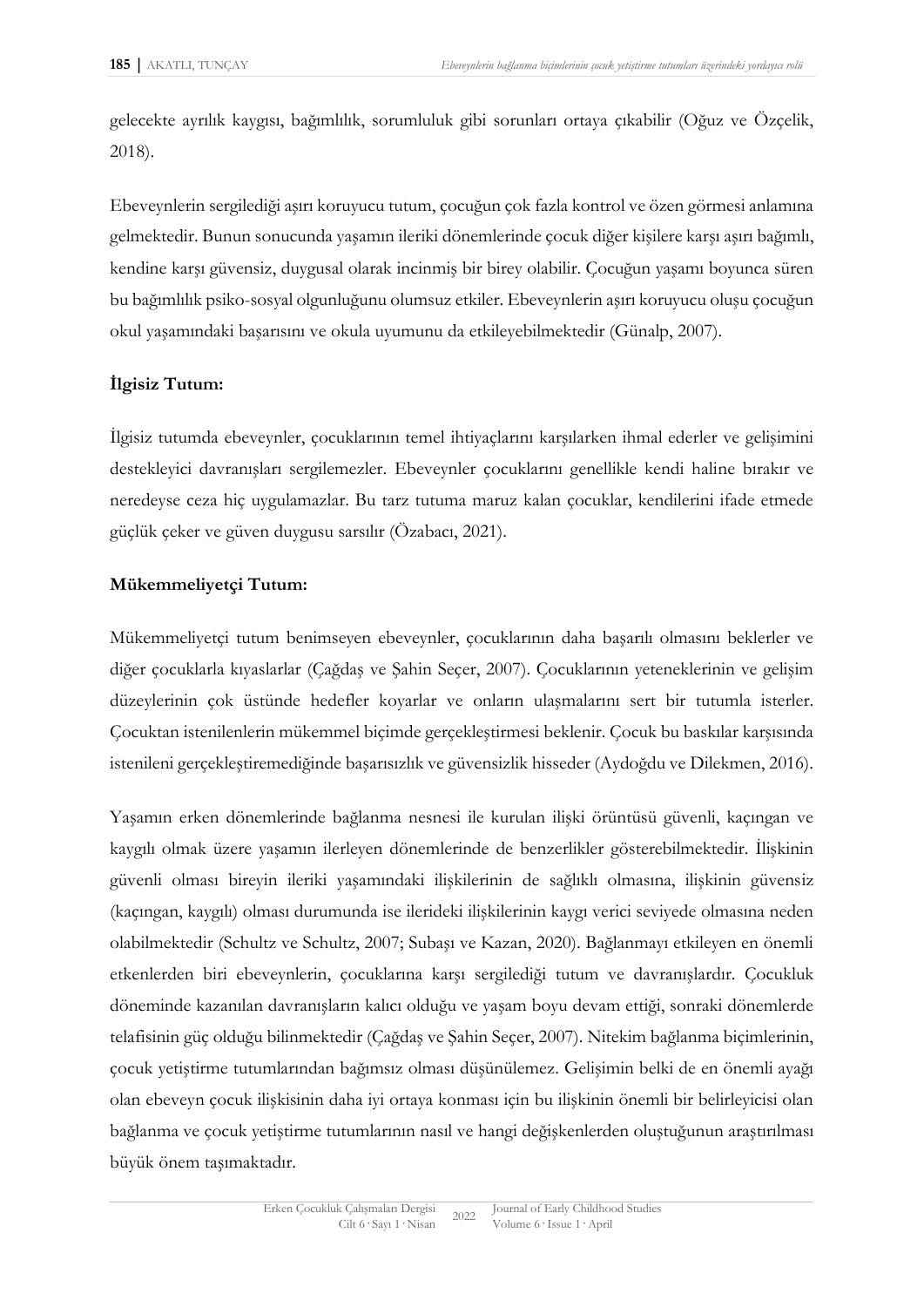Yurtiçi ve yurt dışında araştırmacılar konu ile ilgili birçok çalışma yapmıştır. İlgili alan yazın incelendiğinde; Hevers (2015) tarafından yapılan, örneklemi 212 baba ve çocuklarının yaşları 2-12 arasında olan çalışmada; babaların bağlanma stilleri ile ebeveynlik stilleri arasındaki ilişki, ebeveyn yeterlilik duyguları ve psikolojik sağlık konusu incelenmiştir. Çalışma sonucuna göre otoriter tutum ile güvenli bağlanma arasında pozitif yönlü bir ilişki olduğu sonucuna ulaşılmıştır. Bunun yanı sıra Mahasneh, Al-Zoubi, Batayenh ve Jawarneh (2013), 564 erkek ve kız öğrenci ile yapılan çalışmasında da; otoriter ebeveyn tutumuyla kaçıngan bağlanma ve güvenli bağlanma arasında pozitif yönlü ilişki olduğunu gözlemlemişlerdir. Ebrahimi, Amiri, Mohamadlou ve Rezapur (2017), tarafından 122 yüksek lisans öğrencisi ile yapılan bir başka çalışmada ise benzer şekilde otoriter ebeveyn tutumuyla kaçıngan bağlanma arasında pozitif yönlü ilişki olduğu sonucuna ulaşılmıştır. Kalantarkousheh, Sharifi, Mehri ve Sajjad (2014), tarafından yapılan örneklemi İranlı üniversite öncesi 240 öğrenci ve yaşları 17- 18 olan çalışmada; otoriter ebeveyn tutumuyla kaçıngan bağlanma ve güvenli bağlanma arasında pozitif yönlü ilişki doğrulanmıştır.

Yurtiçi alan yazın incelendiğinde bu iki önemli değişken ile yapılan çalışmaların oldukça kısıtlı olduğu görülmektedir. Tuna'nın (2018) çalışmasının örneklemi annelerden oluşmaktadır. Çalışma sonucuna göre otoriter tutum ve güvenli bağlanma arasında pozitif yönde ilişki bulunmuştur. Yurdalan'ın (2019) çalışmasının örneklemi annelerden oluşmaktadır. Çalışma sonucunda kaygılı bağlanan ebeveynlerin çocuklarıyla kurdukları ilişkide daha otoriter bir tutum benimsedikleri bulunmuştur. . Ayyıldız (2005) da çalışma örneklemi olarak 0-6 yaş arasında çocuğu olan 382 anneyi seçmiştir. Annelerin çocuk yetiştirme tutumları incelemiştir. Çalışma sonucuna göre annenin eğitim düzeyi arttıkça demokratik tutumun arttığı, çalışan annelerin aşırı koruyucu, ilgisiz ve otoriter tutumlarının azaldığı saptanmıştır. Annenin yaşının küçülmesi ve çocuk sayısının artması ile otoriter tutumun arttığı bulunmuştur. Parlak'ın (2020) çalışmasının örneklem grubu 2-6 yaş çocuğa sahip anne ve babalardan oluşmaktadır. Ebeveynlerin kendi anne ve babasına olumlu bağlandığında çocuklarına karşı demokratik tutum sergilediği, olumsuz olarak algılayan annelerin ise otoriter ve izin verici tutum sergiledikleri bulunmuştur. Alan yazın incelendiğinde bağlanma ile ilgili araştırmaların genel itibariyle üniversite öğrencilerine yöneldiği ve ebeveynler ile ilgili çalışmaların ağırlıklı olarak anneye uygulandığı ailenin diğer bir parçası olan babayı araştırma konusunun dışında tutulduğu karşımıza çıkmaktadır. Bu çalışmada ise aile bir bütün olarak ele alınmış ve ebeveynlerin kendi ebeveynlerine bağlanma biçimleri ile çocuk yetiştirme tutumlarına etkisinin incelenmesi amaçlanmıştır. Bu genel amaç yolunda aşağıdaki problemlere yanıt aranmaya çalışılmıştır.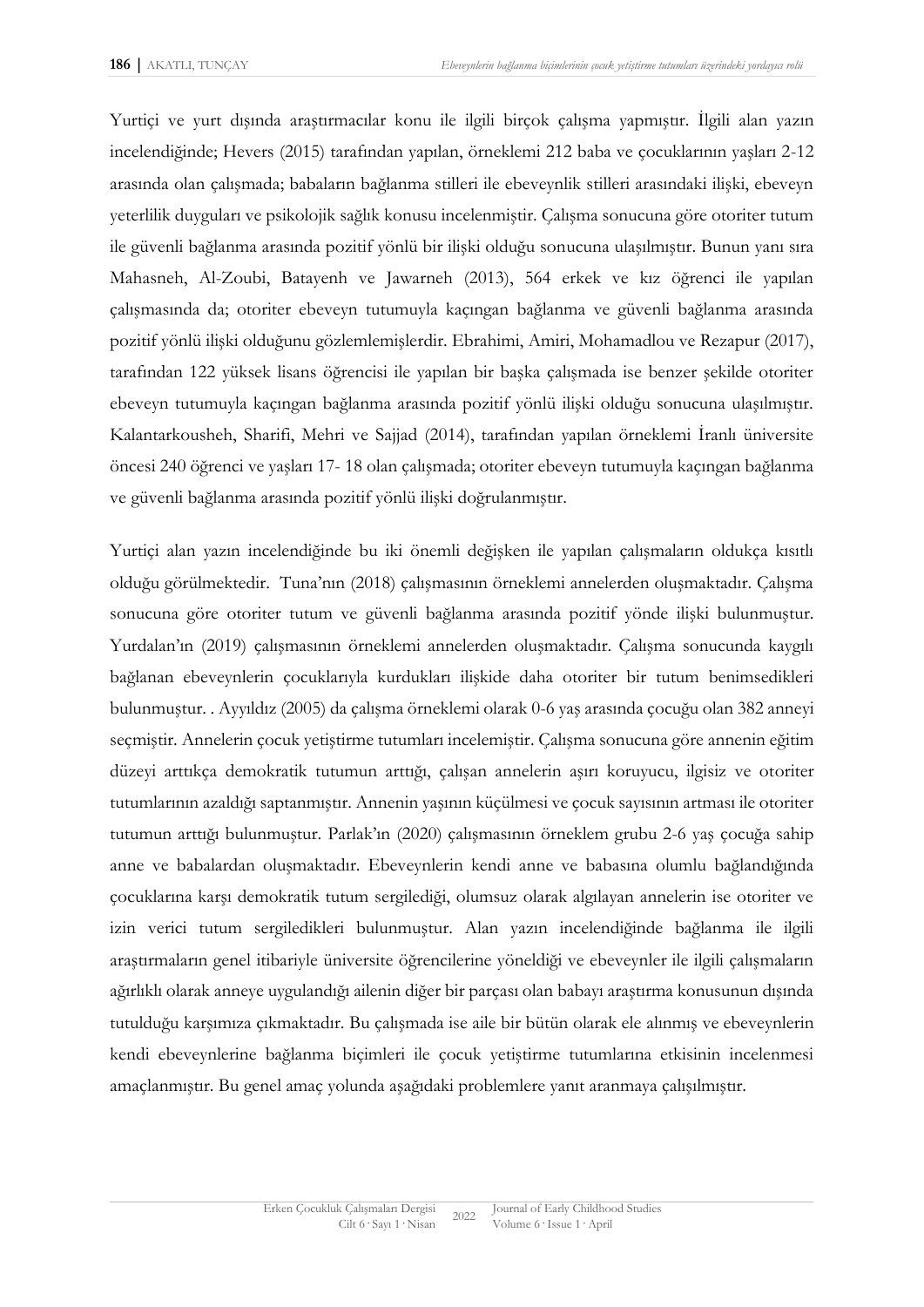- 1. Ebeveynlerin kendi ebeveynlerine bağlanma biçimleri ve (kaçınan bağlanma, kaygılı/ikircikli bağlanma, güvenli bağlanma) ve çocuk yetiştirme tutumları (demokratik, otoriter, aşırı koruyucu, izin verici) arasında ne tür bir ilişki vardır?
- 2. Ebeveynlerin kendi ebeveynlerine bağlanma biçimlerinin, çocuk yetiştirme tutumlarını yordama gücü nedir?
- 3. Ebeveynlerin kendi ebeveynlerine bağlanma biçimleri ve çocuk yetiştirme tutumları sosyodemografik özelliklere göre farklılaşmaktadır?

#### **YÖNTEM**

## **Araştırma Modeli**

Bu inceleme sırasında çok faktörlü yordayıcı korelasyon araştırma modeli ve nedensel karşılaştırmalı araştırma modelleri benimsenmiştir. Çok faktörlü yordayıcı korelasyonel araştırma modeli, birçok değişkenin bilinen değerinden yola çıkarak, diğer bir değişkenin bilinmeyen değerini yordanmaya çalışan bir modelken; nedensel karşılaştırmalı araştırma modeli ise ortaya çıkan bir sonucun nedenlerini ve bu nedenleri etkileyen faktörleri ortaya koymayı hedefleyen bir modeldir (Büyüköztürk, Çakmak Kılıç, Akgün, Karadeniz ve Demirel, 2014).

#### **Çalışma Grubu**

Araştırmanın örneklemi Elazığ ilinde yaşayan 2-6 yaş arası çocuğa sahip 18–60 yaş arası 300 bireydir, ancak veriler analiz edilmeden önce çok değişkenli istatistiklerin analiz sayıltılarını karşılayıp karşılamadığı kontrol edilerek tüm katılımcılar için Z puan hesaplanmıştır. Bu bağlamda elde edilen uç değerler ve yanlış, eksik girilen değişkenler dolayısıyla 7 birey araştırma dışı bırakılmıştır. Araştırmaya 185 kadın (%63.1) ve 108 erkek (%36.9) ile oluşan yaş ortalamaları 34.8 olan toplam 293 katılımcı ile devam edilmiştir. Araştırmaya katılanların sosyo-demografik özellikleri Tablo 1'de verilmiştir.

| Özellikler    | Değişken  | $\mathbf n$ | $\frac{0}{0}$ |
|---------------|-----------|-------------|---------------|
| Cinsiyet      | Kadın     | 185         | 63.1          |
|               | Erkek     | 108         | 36.9          |
| Yaş           | $20 - 25$ | 13          | 4.4           |
|               | $26 - 30$ | 68          | 23.2          |
|               | $31 - 35$ | 89          | 30.4          |
|               | $36 - 40$ | 72          | 24.6          |
|               | $41+$     | 51          | 17.4          |
| Medeni Durum  | Bekar     | 11          | 3.8           |
|               | Evli      | 282         | 96.2          |
| Eğitim Durumu | İlkokul   | 4           | 1.4           |
|               | Ortaokul  | 17          | 5.8           |

Tablo 1. Katılımcıların demografik Özellikleri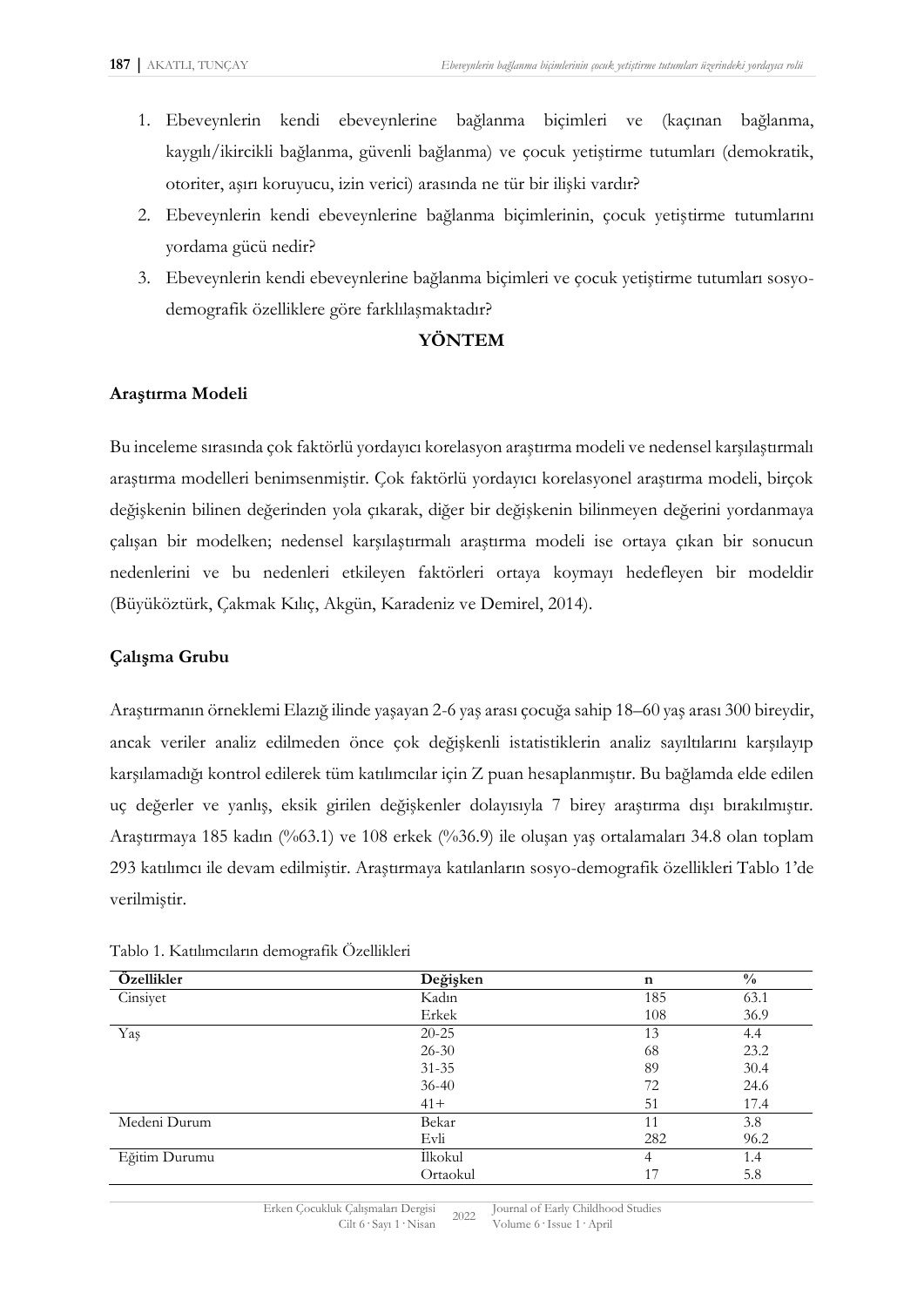|                                           | Lise                     | 43               | 14.7     |
|-------------------------------------------|--------------------------|------------------|----------|
|                                           | Üniversite               | 188              | 64.2     |
|                                           | Lisansüstü               | 41               | 14.0     |
| Kardeş Sayısı (Kendiniz Dışında)          | $\theta$                 | $\overline{2}$   | 0.7      |
|                                           |                          | 49               | 16.7     |
|                                           | $\mathbf{1}$             |                  |          |
|                                           | $\sqrt{2}$               | 64               | 21.8     |
|                                           | 3                        | 63               | 21.5     |
|                                           | $\overline{4}$           | 47               | 16.0     |
|                                           | $5+$                     | 68               | 23.2     |
| Ailenizin Kaçıncı Çocuğusunuz             | $\mathbf{1}$             | 96               | 32.8     |
|                                           | $\sqrt{2}$               | 81               | 27.6     |
|                                           | $\mathfrak{Z}$           | 46               | 15.7     |
|                                           | $\overline{4}$           | 23               | 7.8      |
|                                           | $5+$                     | 47               | 16.0     |
|                                           |                          |                  |          |
| Yaşamınızın Çoğunu Geçirdiğiniz Yerleşim  | Köy                      | 10               | 3.4      |
| Yeri                                      | İlçe                     | 28               | 9.6      |
|                                           | Şehir                    | 222              | 75.8     |
|                                           | Büyükşehir               | 33               | 11.3     |
| Ekonomik Durum                            | Düşük                    | 31               | 10.6     |
|                                           | Orta                     | 177              | 60.4     |
|                                           | İyi                      | 85               | 29.0     |
| Anne-Baba Medeni Durumu                   | Ayrı Yaşıyor             | $\overline{31}$  | 10.6     |
|                                           |                          | 262              |          |
|                                           | Birlikte Yaşıyor         |                  | 89.4     |
| Çocukluk Döneminde Kim Tarafından         | Anne                     | 247              | 84.3     |
| Yetiştirildiği                            | Baba                     | 6                | $2.0\,$  |
|                                           | <b>Bakici</b>            | $\overline{4}$   | 1.4      |
|                                           | Diğer                    | 36               | 12.3     |
| Kaç Yaşında Evlendiği                     | 18-23                    | 70               | 23.9     |
|                                           | 24-29                    | 178              | 60.8     |
|                                           | $30 - 34$                | 39               | 13.3     |
|                                           | 35-39                    | 6                | $2.0\,$  |
|                                           | $0 - 5$                  |                  |          |
| Eşiniz ile Aranızdaki Yaş Farkı           |                          | 233              | 79.5     |
|                                           | 6 yıl ve üzeri           | 60               | 20.5     |
| İlk Çocuğun Yaşı*                         | $\sqrt{2}$               | $30\,$           | $10.2\,$ |
|                                           | $\mathfrak z$            | 45               | 15.4     |
|                                           | 4                        | 36               | 12.3     |
|                                           | 5                        | $37\,$           | 12.6     |
|                                           | 6                        | 32               | 10.9     |
|                                           | $7 +$                    | 102              | 34.8     |
| Ikinci Çocuğun Yaşı                       | $\theta$                 | 14               | 4.8      |
|                                           | 1                        | 13               | 4.4      |
|                                           |                          | 25               |          |
|                                           | $\sqrt{2}$               |                  | 8.5      |
|                                           | 3                        | 21               | $7.2\,$  |
|                                           | $\overline{\mathcal{L}}$ | 24               | 8.2      |
|                                           | 5                        | 22               | $7.5\,$  |
|                                           | $\sqrt{6}$               | $12\,$           | 4.1      |
|                                           | $7 +$                    | $33\,$           | 11.3     |
| Üçüncü Çocuğun Yaşı                       | $\theta$                 | $\overline{2}$   | $0.7\,$  |
|                                           | $\sqrt{2}$               | $\boldsymbol{7}$ | 2.4      |
|                                           | $\mathfrak{Z}$           | 10               | 3.4      |
|                                           |                          | 5                | 1.7      |
|                                           | $\overline{\mathcal{L}}$ |                  |          |
|                                           | 5                        | 7                | 2.4      |
|                                           | $\sqrt{6}$               | $\overline{4}$   | $1.4\,$  |
|                                           | $7+$                     | $\,8\,$          | 2.7      |
| Dördüncü Çocuğun Yaşı                     | $\overline{0}$           | $\mathbf{1}$     | 0.3      |
|                                           | $\mathfrak{Z}$           | $\mathbf 5$      | 1.7      |
|                                           | $\overline{4}$           | $\mathbf{1}$     | $0.3\,$  |
|                                           | 5                        | $\overline{c}$   | $0.7\,$  |
|                                           |                          |                  |          |
| Katılımcıların Toplam Çocuk Sayısı        | $K_{1Z}$                 | 185              | $50\,$   |
|                                           | Erkek                    | 185              | $50\,$   |
| Çocuğunu Yetiştirirken Soysal Yardım Alma | Yardım almadım           | 125              | 42.7     |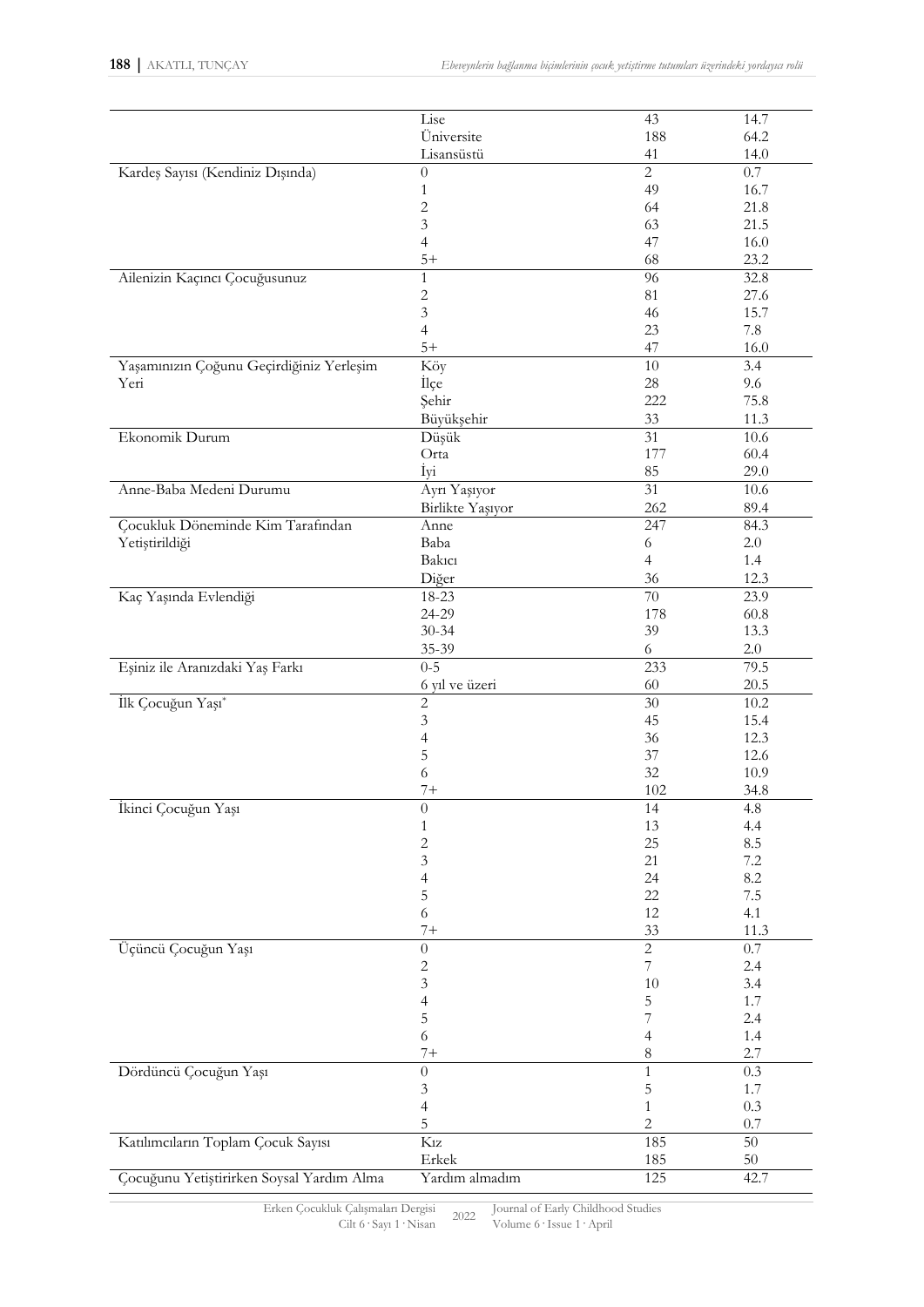| Aile-Akraba yardımı aldım         | 39.2 |
|-----------------------------------|------|
| Bakıcı yardımı aldım              | 14.3 |
| Psikolojik danışman yardımı aldım |      |
| Diğer                             |      |

*\*İlk çocuğun yaşı sorusunu katılımcılardan boş bırakanlar olmuştur.*

Tablo 1'de özetlendiği gibi, araştırmaya dâhil edilen katılımcıların yaş aralığı belirtmeleri istendiğinde; 20-25 (%4,4), 26-30 (%23,2), 31-35 (%30,4), 36-40 (%24,6) ve 41 yaş ve üzeri (%17,4) olduğu ifade edilmiştir. Katılımcıların medeni durumu incelendiğinde; bekâr 11 (%3,8), evli 282 (%96,2) katılımcı araştırmada yer almıştır. Katılımcıların eğitim durumuna bakıldığında; çoğunluğunun üniversite 188 (%64.2) mezunu olduğunu görülmüştür. Katılımcılardan kardeş sayılarını belirtmeleri istediğinde; 2 (%0,7) birey hiç kardeşe sahip olmadığını belirtirken, 49 (%16,7) birey 1 kardeşe, 64 (%21,8) birey 2 kardeşe, 63 (%21,5) birey 3 kardeşe, 47 (%16,0) birey 4 kardeşe, 68 (%23,2) birey 5 ve daha fazla kardeşe sahip olduğunu belirtmiştir. Katılımcılardan 96 (%32,8) birey ilk, 81 (%27,6) birey ikinci, 46 (%15,7) birey üçüncü, 23 (%7,8) birey dördüncü, 47 (%16,0) birey beş ve/veya daha sonraki doğum sıralarına sahiptir. Katılımcılar yaşamlarının çoğunu geçirdikleri yerleşim yerlerini; 10 (%3,4) birey köy, 28 (%9,6) birey ilçe, 222 (%75,8) birey şehir, 33 (%11,3) birey büyük şehir olarak belirtmiştir. Katılımcılardan gelir düzeyini belirtmeleri istendiğinde; düşük 31 (%10,6) birey, orta 177 (%60,4) birey, iyi 85 (%29,0) birey belirtmiştir. Katılımcıların anne ve babasının medeni durumunu belirtmeleri istendiğinde; ayrı yaşıyor 31 (%10,6), 262 (%89,4) birlikte yaşıyor olarak belirtmiştir. Katılımcılara çocukluk döneminde kim tarafından yetiştirildiğini belirtmeleri istendiğinde; çoğunun anne 247 (%84,3), en az da bakıcı 4 (%1,4) tarafından yetiştirildikleri görülmüştür. Katılımcılara evlendiği yaş aralığını belirtmeleri istediğinde; 18-23 yaşları arasında 70 (%23,9) birey, 24-29 yaşları arasında 178 (%60,8) birey, 30-34 yaşları arasında 39 (%13,3) birey, 35-39 yaşları arasında 6 (%2,0) birey olarak belirtmiştir. Katılımcılara eşi ile arasındaki yaş farkını belirtmeleri istendiğinde; 0-5 yıl arası 233 (%79,5) birey, 6 yıl ve üzeri 60 (%20,5) birey olarak belirtmiştir. Katılımcıların toplam çocuk sayısı ve cinsiyetlerini belirtmeleri istendiğinde; toplam kız çocuğu 185 (%50), toplam erkek çocuğu 185 (%50) olarak belirtilmiştir. Katılımcılara ilk çocuklarının yaşları sorulduğunda; çoğunluğunun 7 yaş ve üzerinde 102 (%34,8) olduğu, ikinci çocuklarının yaşları sorulduğunda; 2 yaşında 25 (%8,5), 3 yaşında 21 (%7,2), 4 yaşında 24 (%8,2), 5 yaşında 22 (%7,5) olduğu görülmüştür. Katılımcılara üçüncü çocuklarının yaşları sorulduğunda; 3 yaşında 10 (%3,4) birey ve 7 yaş ve üzerinde 8 (%2,7) olduğunu ifade etmişlerdir. Katılımcılara dördüncü çocuklarının yaşları sorulduğunda da 0 yaşında 1 (% 0,3) birey, 3 yaşında 5 (%1,7) birey, 4 yaşında 1 (% 0,3) birey, 5 yaşında 2 (% 0,7) birey olarak belirtmiştir. Katılımcılara çocuğu yetiştirirken sosyal yardım alma durumunu belirtmeleri istendiğinde; yardım almayan 125 (%42.7), aile-akraba yardımı alan 115 (%39.2) ve bakıcı yardımı alan 42 (%14.3) olduğu görülmüştür.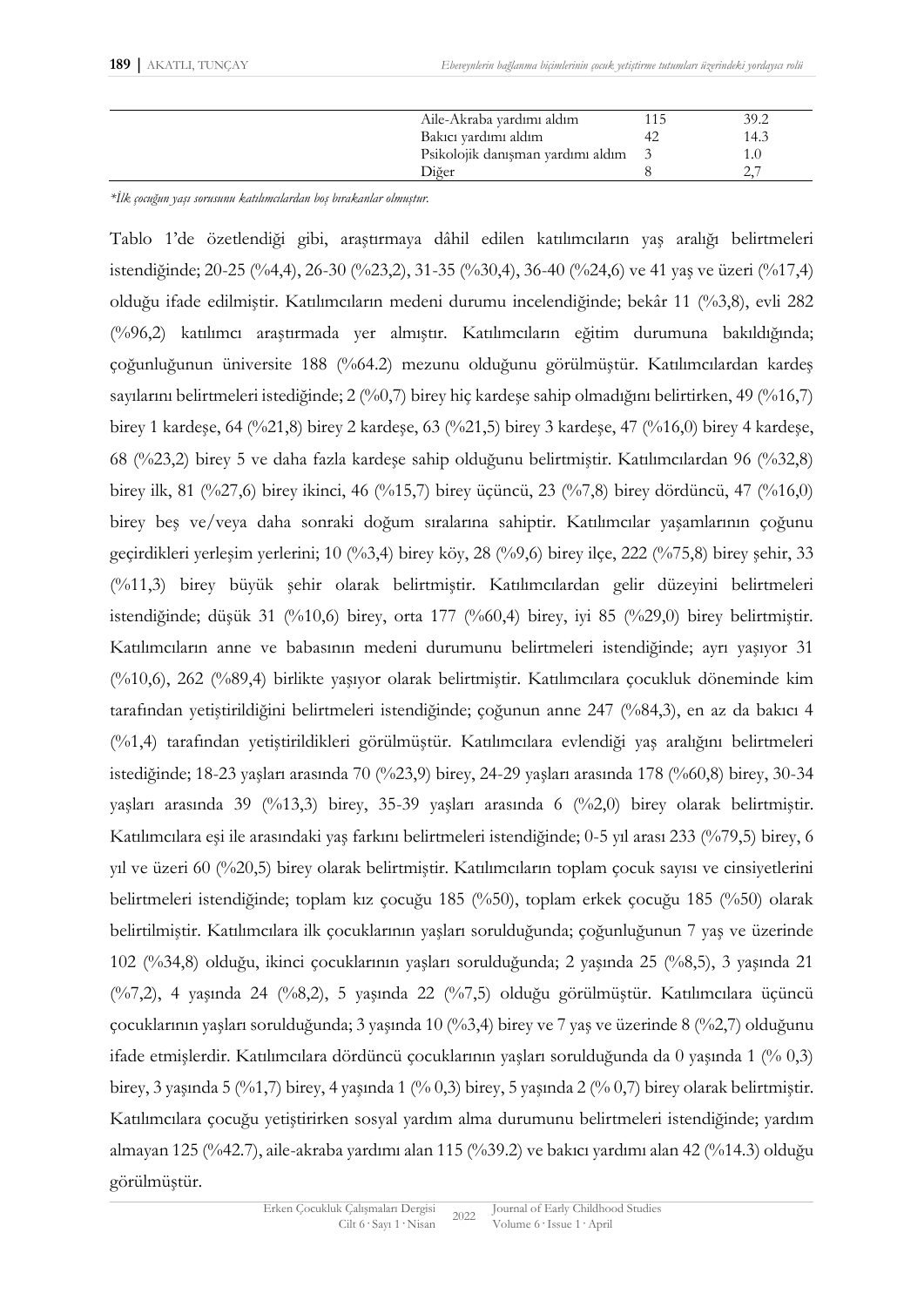#### **Veri Toplama Araçları**

Bu çalışmada veri toplama aracı olarak "Kişisel Bilgi Formu", "Ebeveyn Tutum Ölçeği" (Demir ve Şendil, 2008), "Erişkin Bağlanma Biçimi Ölçeği" (Kesebir, Kökçü ve Dereboy, 2012) kullanılmıştır.

#### **Kişisel Bilgi Formu**

Araştırmacı tarafından hazırlanan kişisel bilgi formunda; cinsiyet, yaş, medeni durum, eğitim durumu, kardeş sayısı, kaçıncı çocuk olduğu, yerleşim yeri, ekonomik durumu, anne babasının ilişki durumu, çocukluk döneminde kim tarafından yetiştirildiği, kaç yaşında evlendiği, partneri ile arasındaki yaş farkı, çocuk sayısı, çocuklarının cinsiyetleri ve yaşları, çocuğunu yetiştirirken sosyal yardım alıp almadığı vb. gibi sosyo-demografik bilgiler hakkında veri sağlayan sorulardan oluşmuştur.

## **Ebeveyn Tutum Ölçeği (ETÖ)**

Araştırmada ebeveynlerin çocuklarına karşı tutumlarını belirlemek için Ebeveyn Tutum Ölçeği kullanılmıştır. Demir ve Şendil (2008), tarafından geliştirilen ölçek, 5'li likert tipi bir ölçektir (Her zaman böyledir 5, çoğunlukla böyledir 4, bazen böyledir 3, nadiren böyledir 2 ve hiçbir zaman böyle değildir 1 puan). Ölçek, demokratik (17 madde), otoriter (11 madde) , aşırı koruyucu (9 madde) ve izin verici (9 madde) olmak üzere dört alt boyut toplam 46 maddeden oluşmaktadır. Ölçekte ters kodlanan madde bulunmamaktadır. Her boyuttan alınan puanlar ayrı ayrı hesaplanarak her boyut için bir puan elde edilmektedir. Yüksek puan alınması o boyutun temsil ettiği davranış biçimini benimsemek anlamına gelmektedir. Demir ve Şendil'in (2008) çalışmasına göre ölçeğin alt boyutlarının Cronbach alfa güvenirlik katsayıları; demokratik boyut için .83, otoriter boyut için .76, aşırı koruyucu boyut için .75 ve izin verici boyutu için .74'tür. Çalışmamızın sonucuna göre ise demokratik boyut için .80, otoriter boyut için .81, aşırı aşırı korucu boyut için .75 ve izin verici boyutu için .70'tir. Bu sonuç ölçeğin çalışma için güvenilir olduğunu göstermektedir.

## **Erişkin Bağlanma Biçimleri Ölçeği (EBBÖ)**

Araştırmada yetişkinlerin bağlanma biçimlerini belirlemek için Hazan ve Shaver (1987) ve Mikulincer (1990) tarafından aşamalı olarak geliştirilen Türkçe'ye uyarlama, geçerlik ve güvenirlik çalışması Kesebir, Kökçü ve Dereboy (2012) tarafından yapılan ölçek kullanılmıştır. Türkçe'ye uyarlama çalışmanın sonucunda anlaşılır olmadıkları düşünülen maddeler bölünmüş ve madde sayısı 18'e çıkarılmıştır. Ayrıca ölçeğin orijinal halinde puanlama için kullanılan 7'li likert tipi derecelendirme sistemi kaldırılmış ve maddeler doğru ve yanlış olarak iki kategoriyle ayrılmış ve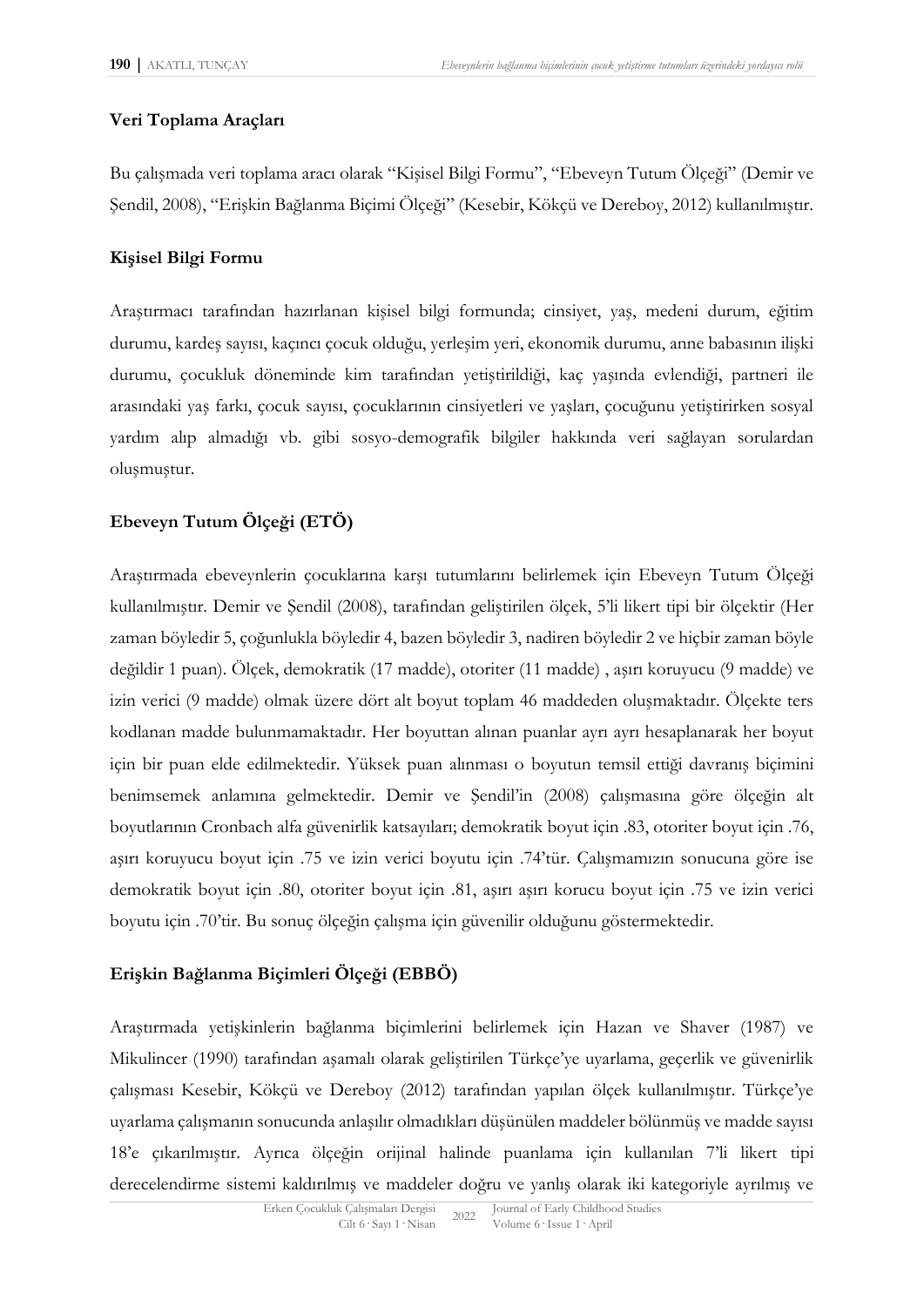doğru 1 puan yanlış 0 puan olarak değerlendirilmiştir. Yapısal geçerlik için de faktör analizi uygulanmıştır. Faktör analizi sonuçları üç tane bağımsız faktör olduğunu göstermiştir. Ölçek; güvenli (6 madde), kaçıngan (6 madde) ve kaygılı (6 madde) olmak üzere üç alt boyut toplam 18 maddeden oluşmaktadır. Bu maddelerden aldığı puanlara göre bireyin bağlanma biçimi belirlenmektedir. En yüksek puan hangi bağlanma biçimini temsil eden maddelerden alındıysa o bireyin bağlanma biçimini belirtmektedir. Kesebir, Kökçü ve Dereboy'un (2012) ölçek çalışmasına göre Cronbach alfa değerleri güvenli boyutu için .72, kaçıngan boyutu için .82 ve kaygılı boyutu için .85'tir. Çalışmamızın sonucuna göre ise Cronbach alfa güvenirlik katsayısı güvenli boyutu için .53, kaçıngan boyutu için .46 ve kaygılı boyutu için .62 olarak hesaplanmış ve yeterli güvenirlik düzeyinde olduğu gözlenmiştir (Özdamar, 2002; Tavşancıl, 2002).

#### **Verilerin Toplanması**

Verilerin toplanmasına, Ebeveyn Tutum Ölçeği (ETÖ) ve Erişkin Bağlanma Biçimleri Ölçeği (EBBÖ)'nin sahiplerinden alınan izinler ve 14.07.2020 tarihli 276 sayılı Çankırı Karatekin Üniversitesi Etik Kurulundan alınan izin ile başlanmıştır. Veri toplama, araştırmacı tarafından katılımcıların istekleri doğrultusunda ve COVID-19 pandemi nedeni ile online olarak toplanmıştır. Katılımcılar araştırmanın sonuçlarına ilişkin bilgilendirilmek ya da daha sonra araştırmayla ilgili soru ve görüşlerini sunmak isterlerse kendilerine verilen e-posta yoluyla araştırmacıya ulaşabilecekleri bilgisi verilmiştir.

#### **Verilerin Analizi**

Araştırmada elde edilen veriler SPSS 21 paket programı ile analiz edilmiş ve yorumlanmıştır. Veriler analiz edilirken şu adımlar izlenmiştir; ilk olarak analiz yöntemlerine geçilmeden önce elde edilmiş verilen gerekli sayıltıları sağlayıp sağlamadığına bakılmıştır bu bağlamda gerekli sayıltılar sağlanmaması durumunda ise her katılımcı için Z skor hesaplanmış ve  $+3$  puan üstü katılımcılar analiz dışı bırakılmıştır. Bulguların sonrasında korelasyonel ilişkilerine bakılmış, aralarındaki ilişkilerin boyutu belirlenmiştir. Son olarak ise çoklu regresyon analiz yöntemiyle ebeveynlerin bağlanma biçimleri ve demografik değişkenlerin çocuk yetiştirme tutumları üzerindeki yordayıcı rolü ortaya çıkarılmıştır.

#### **BULGULAR**

Bu bölümde araştırmanın alt problemlerini yanıtlamak için elde edilen verilerin istatistiksel çözümleri sonucunda ulaşılan bulgular, bu bulgulara ait tablolar, tablolara ilişkin açıklamalar ve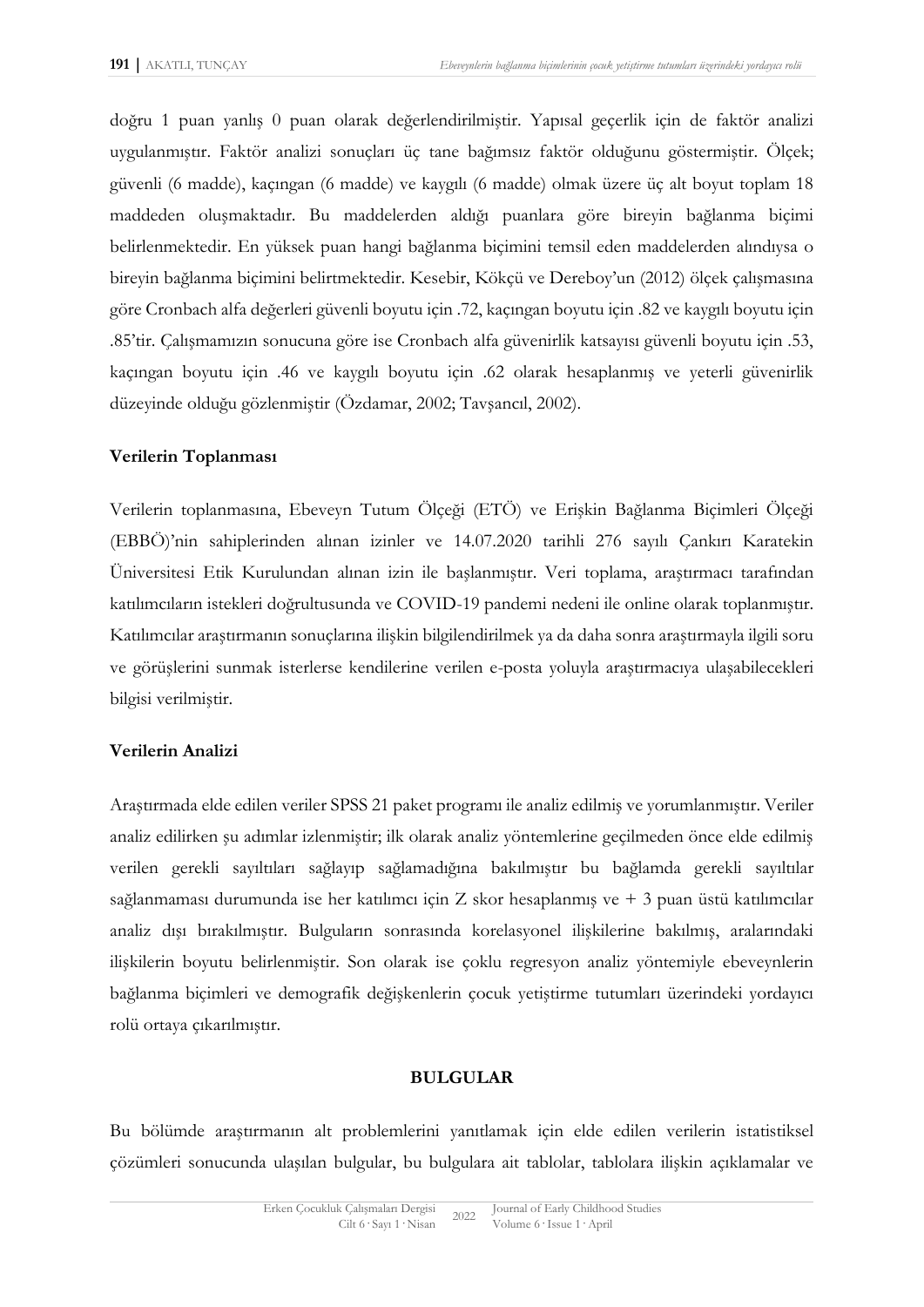bulgulara ilişkin yorumlar yer almaktadır. Bulgu ve yorumların sıralamasında alt problemlerin sırası izlenmiştir.

| Değişkenler             | X      | SS     | Min  | Max  | Carpiklik | <b>Basiklik</b> |
|-------------------------|--------|--------|------|------|-----------|-----------------|
| Bağlanma                |        |        |      |      |           |                 |
| Kaçıngan Bağlanma       | .6263  | .23847 | .00  | 1.00 | $-.478$   | $-.291$         |
| Kaygılı Bağlanma        | .5131  | .26011 | .00  | 1.00 | .108      | $-.782$         |
| Güvenli Bağlanma        | .3043  | .26101 | .00  | 1.00 | .787      | .027            |
| <b>Cocuk Yetiştirme</b> |        |        |      |      |           |                 |
| Tutumları               |        |        |      |      |           |                 |
| Demokratik Tutum        | 4.3676 | .43148 | 3.06 | 5.00 | $-.713$   | .119            |
| <b>Otoriter Tutum</b>   | 1.9187 | .62636 | 1.00 | 4.00 | 1.074     | 1.216           |
| Aşırı Koruyucu Tutum    | 3.6564 | .70610 | 1.67 | 5.00 | $-.045$   | $-.410$         |
| İzin Verici Tutum       | 2.3932 | .62262 | 1.00 | 4.00 | .122      | $-.210$         |

Tablo 2. Betimsel istatistikler

Tablo 2'de görüldüğü üzere verilerin normal dağılım gösterip göstermediğini belirlemek amacıyla basıklık (kurtosis) ve çarpıklık (skewness) değerlerine bakılmıştır. Verilerin çarpıklık ve basıklık değerlerinin ve -1 ile +1 aralığında olması çalışmamızda verilerin normal dağılım gösterdiği kabul edilmiştir (Büyüköztürk ve diğerleri, 2014).

Tablo 3. Katılımcıların Erişkin Bağlanma Biçimleri Ölçeği ve Ebeveyn Tutum Ölçeğinin puanlarının pearson korelasyon katsayısı tablosu

| 1.Kaçıngan Bağlanma     |           |           |          |           |           |           |  |
|-------------------------|-----------|-----------|----------|-----------|-----------|-----------|--|
| 2.Kaygılı Bağlanma      | $-.272**$ |           |          |           |           |           |  |
| 3.Güvenli Bağlanma      | $.330**$  | $.165***$ |          |           |           |           |  |
| 4. Demokratik Tutum     | $-.128*$  | $-.004$   | $-164**$ |           |           |           |  |
| 5. Otoriter Tutum       | $.170**$  | $-.002$   | $.174**$ | $-.411**$ |           |           |  |
| 6. Aşırı Koruyucu Tutum | $.211**$  | $-.019$   | .100     | $.178**$  | .026      |           |  |
| 7. Izin Verici Tutum    | .099      | .040      | .084     | $-.005$   | $.156***$ | $.178***$ |  |

*\* p< .050, \*\*p< .010*

Tablo 3'te görüldüğü gibi ebeveyn tutumları ile bağlanma arasında anlamlı ilişkiler gözlemlenmiştir. Demokratik tutum ile kaçıngan bağlanma (r =-.128, p<.050) arasında zayıf negatif yönde, güvenli bağlanma (r =-.164, p<.010) arasında güçlü negatif yönde ve anlamlı bir ilişki bulunmaktadır. Otoriter tutum ile kaçıngan bağlanma (r =.170, p<.010), güvenli bağlanma (r =.174, p<.010) arasında güçlü pozitif yönde ve anlamlı bir ilişki bulunmaktadır. Aşırı koruyucu tutum ile kaçıngan bağlanma (r = .211, p<.010) arasında güçlü pozitif yönde ve anlamlı bir ilişki bulunmaktadır. İzin verici tutum ve kaçıngan bağlanma (r =.099, p>0.05), kaygılı bağlanma (r =.040, p>0.05), güvenli bağlanma (r =.084, p>0.05) arasında herhangi bir anlamlı ilişki bulunamamıştır.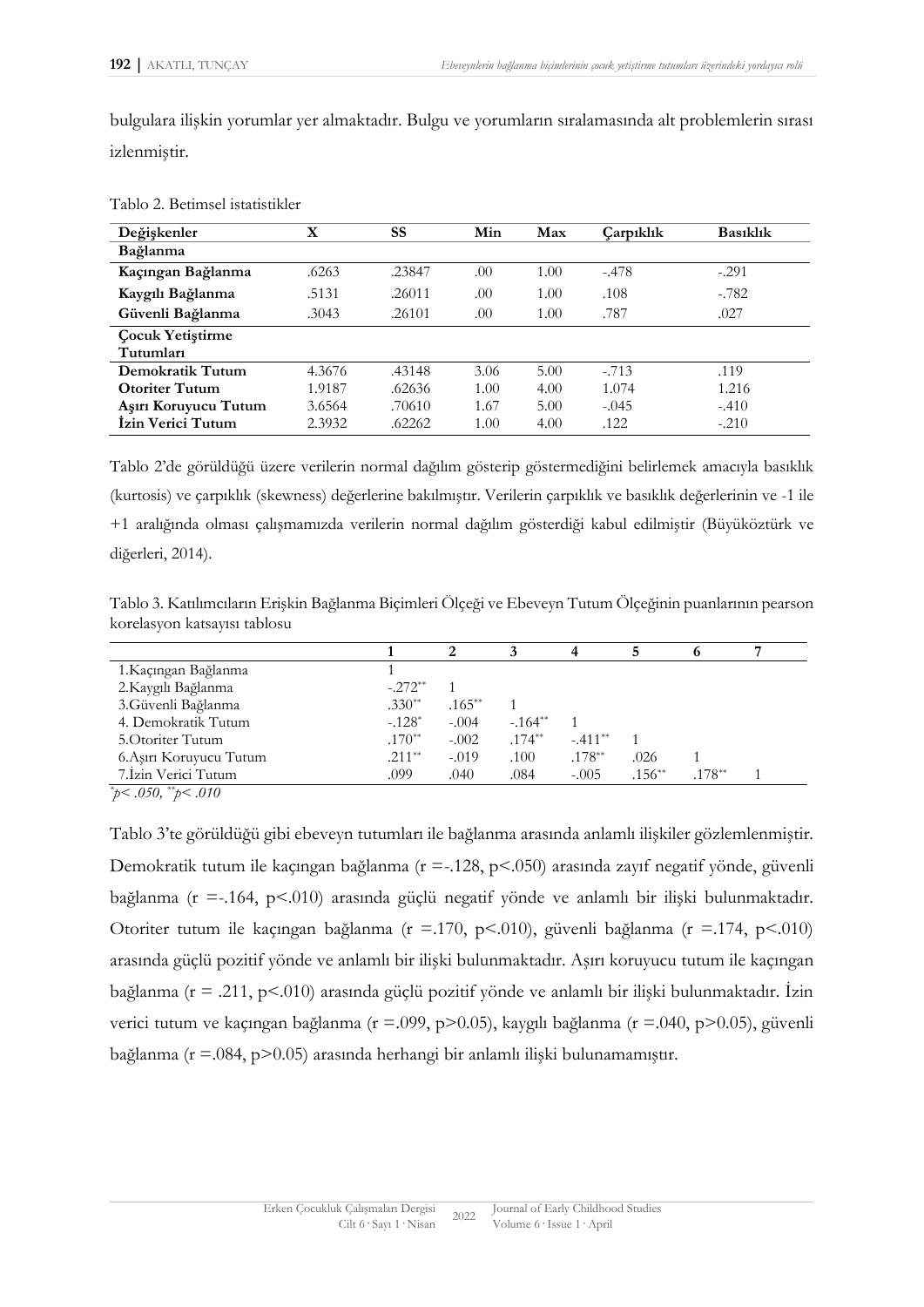| Model   |                               | F     | $\mathbf{R}^2$ | β       | t        | p    |
|---------|-------------------------------|-------|----------------|---------|----------|------|
| Asama 1 | Yaş                           | 6.133 | .119           | $-.338$ | $-4.170$ | .000 |
|         | Eğitim durumu                 |       |                | .196    | 3.165    | .002 |
|         | Kardeş sayısı                 |       |                | $-.087$ | $-1.170$ | .243 |
|         | Ailenin kaçıncı çocuğu        |       |                | $-.017$ | $-.242$  | .809 |
|         | Eşi ile arasındaki yaş farkı  |       |                | $-.059$ | $-1.004$ | .316 |
|         | İlk çocuğun yaşı              |       |                | .125    | 1.598    | .111 |
| Asama 2 | Yas                           | 5.034 | .129           | $-.344$ | $-4.235$ | .000 |
|         | Eğitim durumu                 |       |                | .182    | 2.906    | .004 |
|         | Kardeş sayısı                 |       |                | $-.082$ | $-1.095$ | .275 |
|         | Ailenizin kaçıncı çocuğusunuz |       |                | $-.019$ | $-.265$  | .791 |
|         | Eşi ile arasındaki yaş farkı  |       |                | $-.058$ | $-.981$  | .328 |
|         | İlk çocuğun yaşı              |       |                | .133    | 1.688    | 0.93 |
|         | Kaçıngan bağlanma             |       |                | $-.011$ | $-.185$  | .854 |
|         | Güvenli bağlanma              |       |                | $-.101$ | $-1.678$ | .095 |

Tablo 4. Demokratik tutum regresyon analizi

Demokratik tutum düzeyini yordayan değişkenlerin ortaya çıkarılması amacıyla yapılan regresyon analiz Tablo 4'te görülmektedir. Analize ilk aşamada dâhil edilen demografik değişkenler, demokratik tutum düzeyinin %11.9'unu açıkladığı saptanmıştır [F değ. (6,273) =6.133, p< .001] . Yaşın demokratik tutum düzeyini yordamada negatif yönlü ve anlamlı katkısı bulunmuştur (β =- .338, p<.001). Eğitim durumunun demokratik tutum düzeyini yordamada pozitif yönlü ve anlamlı katkısı bulunmuştur ( $\beta = 196$ , p<.050). Bu durum bize yaş azaldıkça demokratik tutum düzeyinin yükseldiğini göstermektedir. Eğitim durumu yükseldikçe demokratik tutum düzeyinin de yükseldiğini göstermektedir.

İkinci aşamada analize giren bağlanma ölçeğinin alt ölçeklerinden kaçıngan bağlanma ve güvenli bağlanma da dâhil edilmiştir [F değ. (2,271) =5.034, p>.050]. Bu aşamada dâhil edilen tüm değişkenler varyansın %12.9'una ulaşsa da varyansın açıklanmasında anlamlı düzeyde katkı koyamamıştır.

| Model   |                              | F     | $\mathbf{R}^2$ |         |          |      |
|---------|------------------------------|-------|----------------|---------|----------|------|
| Asama 1 | Eğitim durumu                | 4.084 | .268           | .211    | 1.907    | .060 |
|         | Evlendiği yaş                |       |                | .245    | 2.347    | .021 |
|         | Eşi ile arasındaki yaş farkı |       |                | $-.037$ | $-.346$  | .730 |
|         | İlk çocuğun yaşı             |       |                | $-.242$ | $-1.509$ | .135 |
|         | İkinci çocuğun yaşı          |       |                | .367    | 1.82     | .072 |
|         | Toplam erkek çocuk sayısı    |       |                | $-.266$ | $-2.403$ | .019 |
|         | Toplam kiz cocuk sayisi      |       |                | $-.285$ | $-2.093$ | .040 |

Tablo 5. İzin verici tutum regresyon analizi

İzin verici tutum düzeyini yordayan değişkenlerin ortaya çıkarılması amacıyla yapılan regresyon analiz Tablo 5'de görülmektedir. Analize ilk aşamada dâhil edilen demografik değişkenler, izin verici tutum düzeyinin %26.8'ini açıkladığı saptanmıştır [F değ. (7,78) =4.084, p<.050]. Evlendiği yaş ile izin verici tutum düzeyini yordamada pozitif yönlü ve anlamlı katkısı bulunmuştur (β =.245,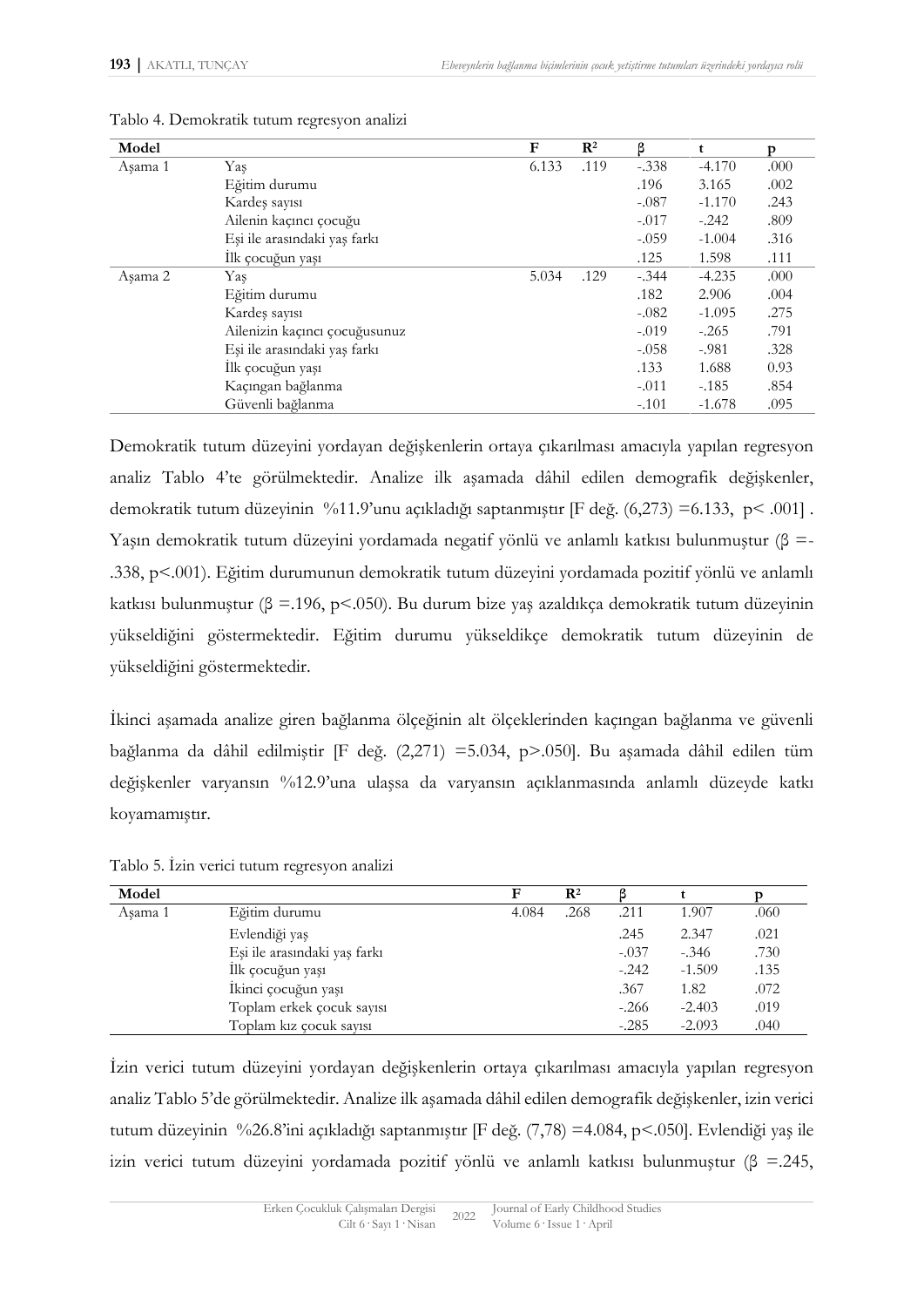p<.050). Toplam erkek çocuk sayısının izin verici tutum düzeyini yordamada negatif yönlü ve anlamlı katkısı bulunmuştur ( $\beta$  =-.266, p<.050). Toplam kız çocuk sayısının izin verici tutum düzeyini yordamada negatif yönlü ve anlamlı katkısı bulunmuştur ( $\beta = -285$ , p<.050).

| Model   |                            |       | $\mathbf{R}^2$ |         |          |      |
|---------|----------------------------|-------|----------------|---------|----------|------|
| Asama 1 | Ekonomik durum             | 4.194 | .044           | $-.100$ | $-1.372$ | .172 |
|         | Toplam erkek çocuğu sayısı |       |                | .194    | 2.667    | .008 |
| Asama 2 | Ekonomik durum             | 3.246 | .067           | $-.065$ | $-.880$  | .380 |
|         | Toplam erkek çocuğu sayısı |       |                | .198    | 2.729    | .007 |
|         | Kaçıngan bağlanma          |       |                | .086    | 1.097    | .274 |
|         | Güvenli bağlanma           |       |                | .103    | 1.316    | .190 |

Tablo 6. Otoriter tutum regresyon analizi

Otoriter tutum düzeyini yordayan değişkenlerin ortaya çıkarılması amacıyla yapılan regresyon analiz Tablo 6'da görülmektedir. Analize ilk aşamada dâhil edilen demografik değişkenler, otoriter tutum düzeyinin %4.4'ünü açıkladığı saptanmıştır [F değ. (2,182) =4.194, p<.050]. Toplam erkek çocuk sayısının otoriter tutum düzeyini yordamada pozitif yönlü ve anlamlı katkısı bulunmuştur (β =.194, p<.050).

İkinci aşamada analize giren bağlanma ölçeğinin alt ölçeklerinden kaçıngan bağlanma ve güvenli bağlanma da dahil edilmiştir. Bu aşamada dahil edilen tüm değişkenler varyansın %6,7'sini açıkladığı saptanmış olsa da [F değ. (2,180)=3.246, p>.050]. Varyansın açıklanmasına anlamlı düzeyde katkı koyamamıştır.

#### **SONUÇ VE TARTIŞMA**

Bu çalışma 2-6 yaş arasında çocukları bulunan 18-60 yaş arası ebeveynlerin bağlanma biçimleriyle, çocuklarını yetiştirme tutumları arasındaki ilişkiyi sosyo-demografik değişkenlerle birlikte incelemek amacıyla yapılmıştır. Bağlanmanın sadece bebeklik ve çocukluk dönemiyle sınırlı kalmadığı, bireyin yaşamı boyunca devam eden bir etkisinin olduğu bilinmektedir. Bu doğrultuda bireyin yetiştireceği çocukta da bağlanma biçiminin etkilerinin görüleceği düşünülmektedir (Çağdaş ve Şahin Seçer, 2007). Nitekim çalışma ile ilgili kuramsal temeller incelendiğinde bireyin bağlanma biçiminin, ebeveynlik tutumunu önemli ölçüde etkilediği görülmektedir. Çalışmanın bulgularına göre; kaçıngan bağlanma biçimi ile otoriter tutum, koruyucu tutum, demokratik tutum arasında bir ilişki olduğu saptanmıştır. Ayrıca güvenli bağlanma ile otoriter tutum, demokratik tutum arasında da bir ilişki olduğu saptanmıştır.

Çalışmanın bulguları incelendiğinde kaçıngan bağlanma biçimi ile otoriter tutum arasında pozitif yönlü bir ilişki bulunmuştur. Bu bağlamda kaçıngan bağlanma biçiminin puanı arttıkça otoriter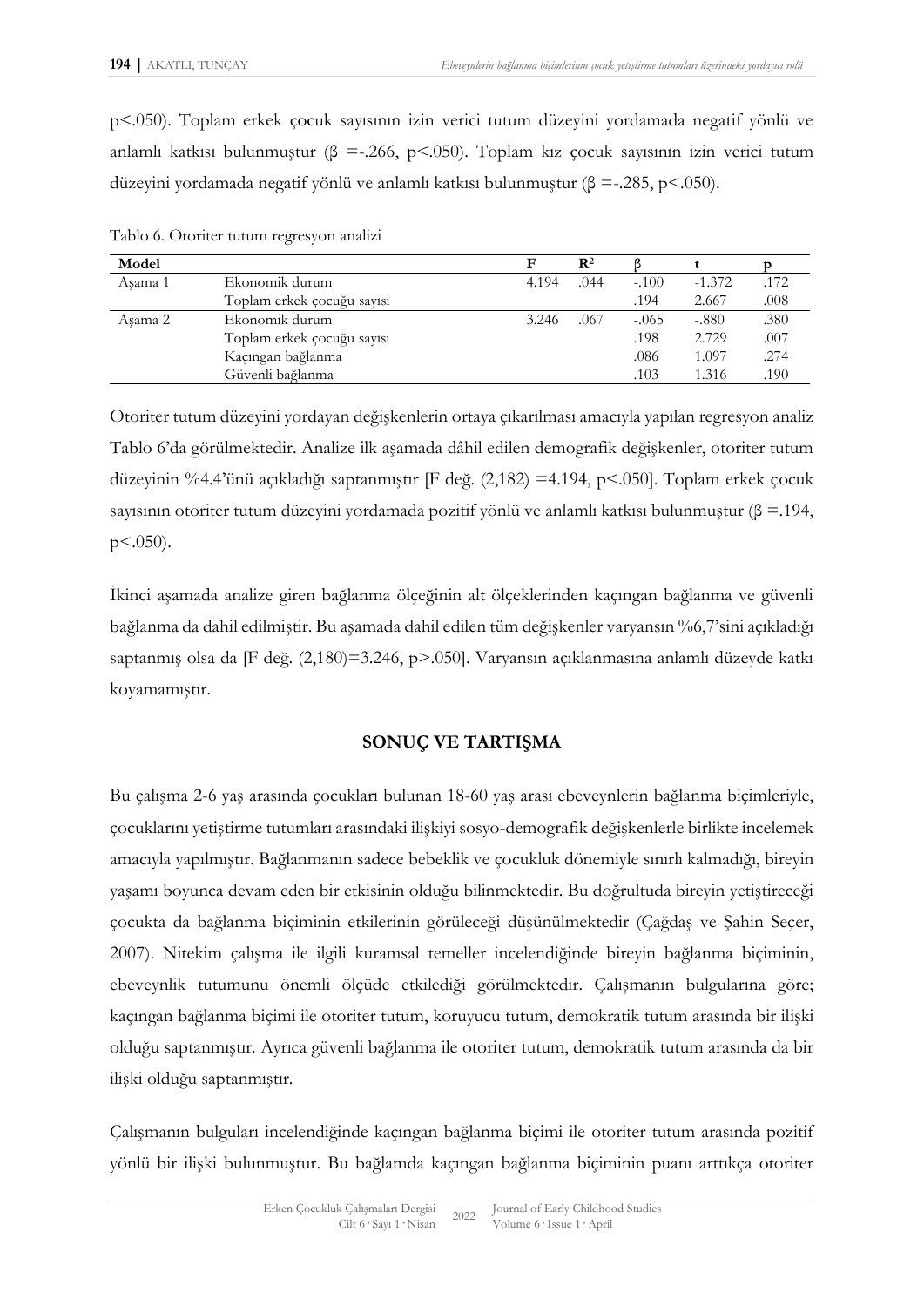tutum da arttığını söylemek mümkündür. Nitekim Ebrahimi ve diğerlerinin (2017) yüksek lisans öğrencilerinin bağlanma stilleriyle ilgili yapmış olduğu araştırma sonucu ise araştırma sonucumuzu destekler niteliktedir. Bunun yanı sıra Mahasneh ve diğerleri (2013), erkek ve kız öğrenci örneklem grubundan oluşan araştırmasında otoriter tutumla kaçıngan bağlanma pozitif yönlü ilişki olduğunu saptamıştır. Benzer şekilde Kalantarkousheh ve diğerleri (2014), tarafından yapılan örneklemi üniversite öncesi olan araştırmada otoriter ebeveyn tutumla kaçıngan bağlanma arasında pozitif yönlü ilişki bulunmuştur. Bu bağlamada elde edilen sonucun alan yazın ile uyumlu olduğunu söylemek mümkündür. İlgili sonucun gözlenmesini öncelikle kuramsal temellerle açıklarsak; kaçıngan bağlanan bireyler sevdiği kişi veya kişilere karşı umursamaz tutum sergileyebildiği, dolayısıyla kaçıngan bağlanma biçimi gelişen bireylerin diğerleri ile kıyaslandığında karşıdakine daha az güven duyduğu ve ilişkilerinde olumsuz beklentileri olan ve yakınlık kurmaktan çekinen yetişkinler olduğu gözlemlendiği belirtilmiştir (Sümer ve Güngör, 1999). Yine bu bulgunun açıklamasında kaçıngan bağlanan bireyler karşısındaki insanlara daha az güven duyması nedeni ile yakınlık kurmaktan kaçınır bunun bir yansıması olarak birey çocuğu ile kuracağı ilişkide güven temeli sarsılmış başlar. Bu sarsılmış temel ilerde ebeveyni otoriterleşmeye bir başka deyişle çocuğuna güvenmeyen anne ya da babanın çocuğu ile kuracağı ilişkide kendini ön planda tutarak çocuktan mutlak itaat beklemesine neden olacağı düşünülmüştür.

Çalışmada kaçıngan bağlanma biçimi ile aşırı koruyucu tutum arasında pozitif yönlü bir ilişki bulunmuştur. Bu sonuca göre kaçıngan bağlanmanın geliştiği bireylerde daha fazla aşırı koruyucu ebeveyn tutumu gözlendiği söylenebilir. Alan yazında yapılan çalışmalar incelendiğinde Brenning, Soenens, Petegem ve Kins'in (2017) çalışmasında ergen bireylerin anne ve babasının kaçıngan bağlanma biçimi artıkça koruyucu tutumunun arttığı görülmüştür. Yine Zalluhoğlu'nun (2015) yaptığı bir başka çalışmada da anne ve çocukların bağlanma biçimleri, stresle başa çıkma yöntemleri ve ebeveyn tutumları incelenmiş, kaygı ve kaçınma düzeyi artan çocukların aşırı koruyucu tutuma maruz kaldıkları saptanmıştır. Ancak alan yazındaki bazı çalışmalarda ise anne ve babaların kaçıngan bağlanma ve koruyucu tutum arasında herhangi bir ilişki bulunamamıştır (Güner Algan ve Şendil, 2013; Okur, 2016). Görüldüğü üzere elde edilen bulgu büyük çoğunlukla alan yazınla uyumluluk içerisindedir. Bu sonucun gözlenmesinde aşırı koruyucu ebeveyn tutumu, sosyal anksiyetinin ortaya çıkmasındaki rolünün etkin olduğu düşünülmektedir. Sınırlayıcı ya da aşırı koruyucu ebeveyn tutumu çocukta bağımsızlık, karar verme, kendi kendini yönetebilme yetisini kısıtlayabilmektedir ve bu durum ebeveynlere bağımlılık olarak dönmektedir (Erkan, Güçray ve Çam, 2002). Yine kaçıngan bağlanan bireyler bağlanma örüntüleri gereğince karşı tarafla daha öncede belirtildiği gibi güven duymakta güçlük çekmekte, bu güven güçlüğünün de ebeveynlerde başka bir yansıması olarak çocuğu için aşırı koruyucu bir tutuma sahip olacağı öngörülmüştür. Bu sonucun elde edilmesinde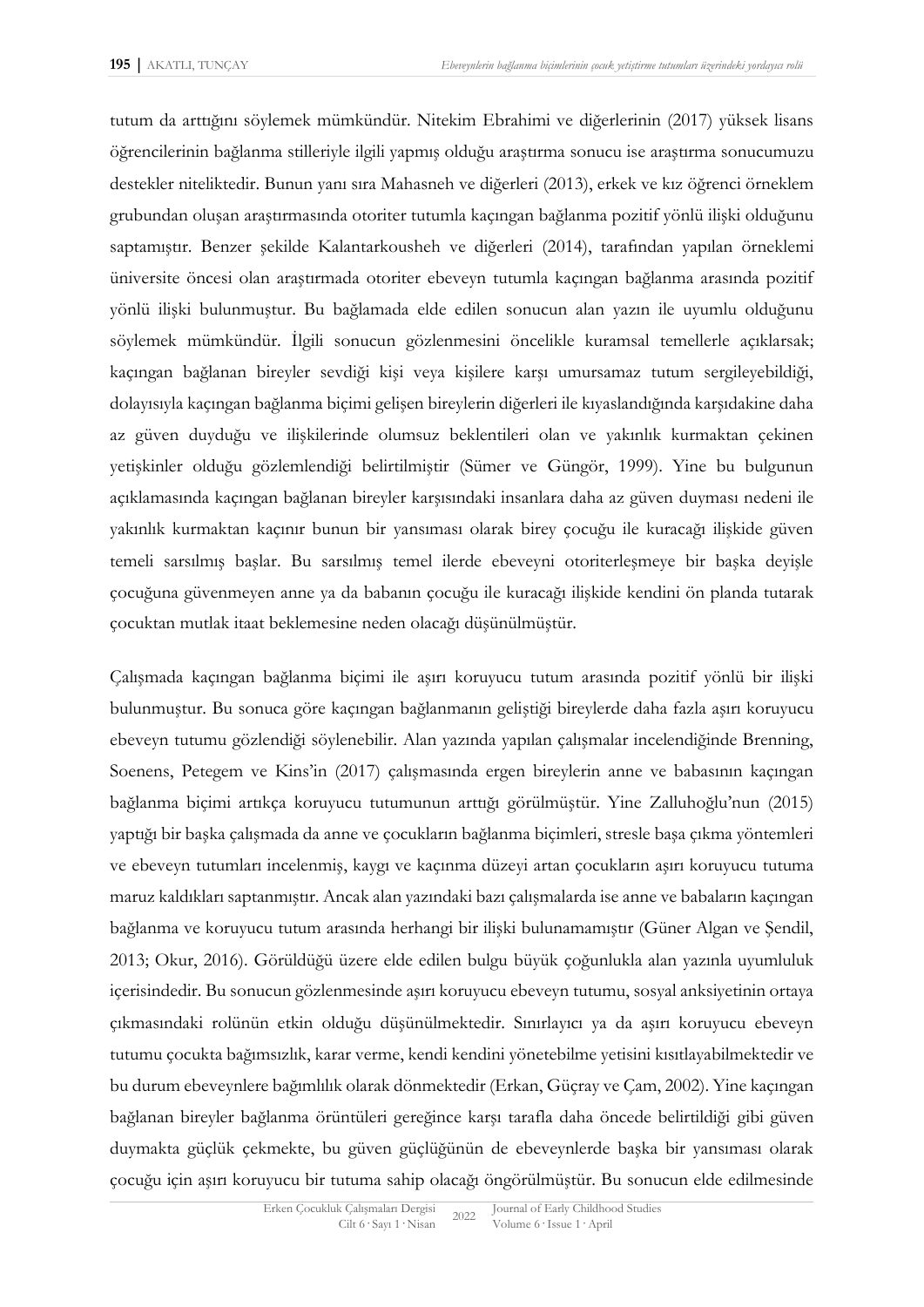kuramsal bağlamda çocuğun gelecekte ayrılık kaygısı, bağımlılık, sorumluluk gibi sorunları ortaya çıkabileceği durumunun etkili olduğu düşünülmüştür (Oğuz ve Özçelik, 2018).

Çalışma incelendiğinde kaçıngan bağlanma biçimi ile demokratik tutum arasında negatif yönlü bir ilişki bulunmuştur. Alan yazın incelendiğinde elde edilen bulgunun uyumlu olduğu görülmektedir. Nitekim Bozdemir ve Gündüz'ün (2016) araştırma bulgularına göre kaçınmalı bağlanma stilinin, demokratik tutum ile negatif yönde ilişkili olduğu saptanmıştır. Benzer şekilde Ahmadova (2019) çalışmasında benzer bir sonuç ortaya koymuş, annenin kaçıngan bağlanma stili puanı arttıkça demokratik tutum azaldığını saptamıştır. Oytun, Yinal, Erdağ ve Yaman Lesinger'in (2019) çalışması benzer şekilde annelerin bağlanma stilleri ile çocuk yetiştirme tutumları arasındaki ilişkiyi incelemiş ve kaçıngan bağlanma ile demokratik tutum arasında negatif ilişki tespit edilmiştir. Kuramsal bağlamda da çocuğa güven duymayı da içeren demokratik tutumun, yapısında karşıdakine güvensizlik içeren bir örüntü olan kaçıngan bağlanma biçimi arasında negatif ilişki olağandır (Sezer ve Oğuz, 2010). Yine bu sonucun gözlenmesinde kaçıngan bağlanma biçimi gelişen ebeveynler, çocuklarına karşı olumlu duygularını göstermede kısıtlı kalabilmekte, şefkat, sevgi ve anlayış göstermede demokratik tepkilerini daha az yansıtabilmelerinin rolü olduğu düşünülmektedir.

Çalışmada güvenli bağlanma biçimi ile otoriter tutum arasında pozitif yönlü bir ilişki bulunmuştur. Bir başka ifadeyle çalışmamızda kendi ebeveynlerine güvenli bağlanan bireylerin, çocuklarına karşı daha otoriter ebeveyn tutumu sergilediği ortaya çıkmıştır. İlgili alan yazın gözden geçirildiğinde, Doinita ve Maria'nın (2015) 4-8 yaş arası çocukları olan ebeveynlerle yapmış olduğu çalışmasında güvenli bağlanma ile otoriter tutum arasında benzer olarak pozitif bir ilişki bulduğu gözlenebilir. Yine benzer şekilde Mahasneh ve diğerleri (2013), yaptıkları çalışmalarında eğitim fakültesinde okumakta olan erkek ve kız öğrencilerle yapmış oldukları çalışmasında ebeveynlik stilleri ile yetişkin bağlanma stillerini incelemiş ve güvenli bağlanma ile otoriter ebeveyn tutumuyla pozitif yönlü ilişki olduğu saptanmıştır. Hevers (2015) çalışmasında, babaların bağlanma stilleri ile ebeveynlik stilleri arasındaki ilişkiyi incelediği bir başka çalışmada araştırma sonucumuzu destekler niteliktedir, babaların çocuklarına otoriter bir ebeveynlik tarzı sergilediğini saptamıştır. Bu bağlamda elde edilen bulgunun genel olarak alan yazın ile uyumlu olduğunu söylemek mümkündür. Bu uyum ile ilişkili olarak da gözlenen sonucun elde edilmesinde özellikle örneklem grubu içerisinde ye alan erkek bireylerin etkili olduğu düşünülmektedir. Nitekim içinde yaşadığımız kültür, özellikle babaların otoriter bir tutum takınmasının ve geleneksel bağlamda babanın koruyucu ve otoriter tutumunun kabul edilmesi toplumsal olarak olağan görülmektedir.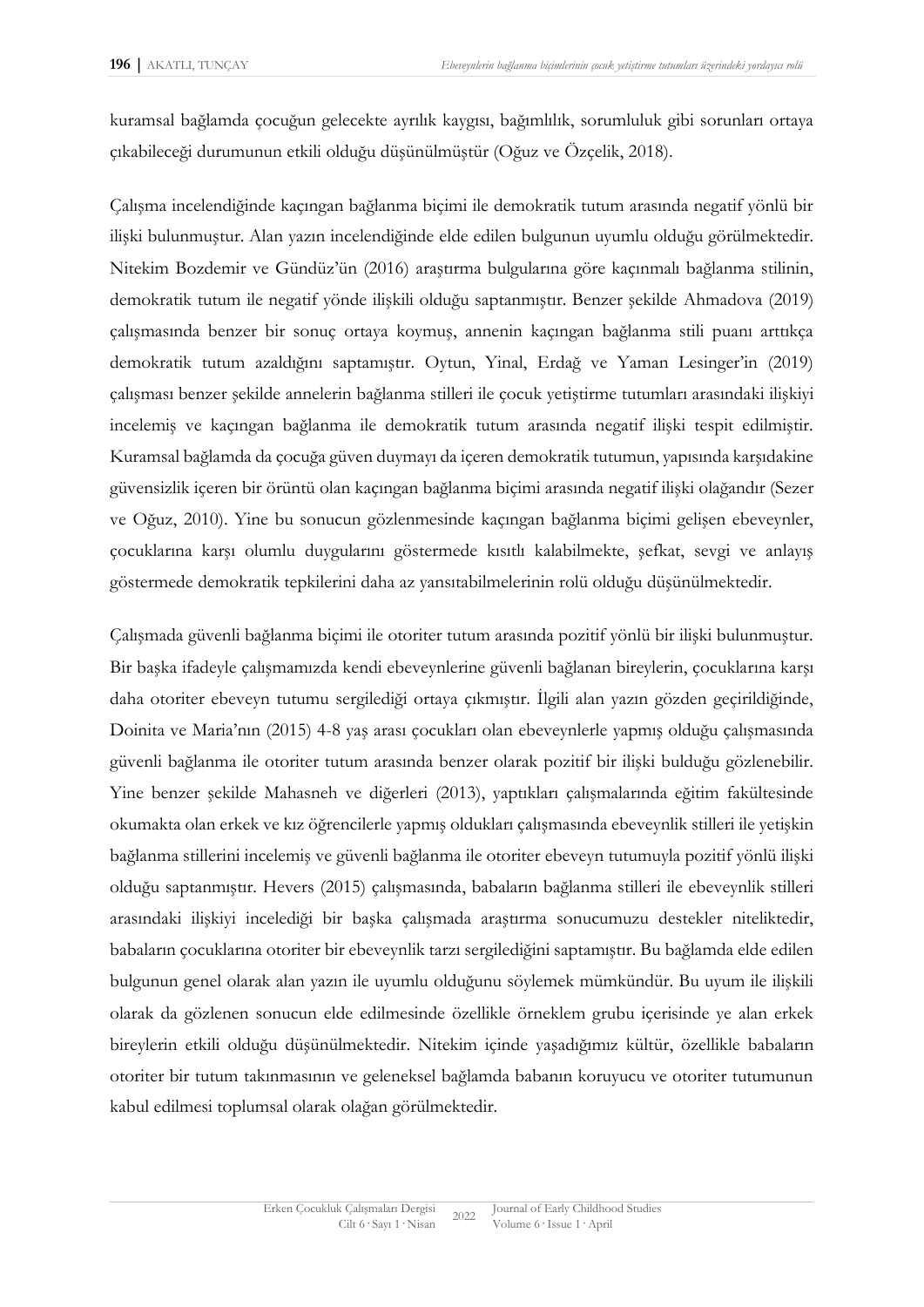Çalışmada güvenli bağlanma biçimi ile demokratik tutum arasında negatif yönlü bir ilişki bulunmuştur. Bu konuda alan yazındaki çalışmalar incelendiğinde genellikle güvenli bağlanan bireylerin çocuklarına karşı daha fazla demokratik tutum sergilediği gözlemlenmiştir. Keser'in (2006), 6-11 yaş arası çocuk ve anneleri üzerinde uyguladığı çalışmasında güvenli bağlanan annelerin çocuk yetiştirme sürecinde kabul/ilginin yüksek, sıkı kontrolün düşük olduğu görülmüştür. Güvensiz bağlanan annelerin ise sıkı kontrolün yüksek olduğu annelik boyutunu uyguladıkları görülmüştür. Yıldız (2008) çalışmasında üniversite öğrencilerinin geçmişte yaşadıkları ayrılık kaygısı ile bağlanma stilleri arasındaki ilişkiyi incelemiştir. Ayrılık kaygısı ile bağlanma stilleri ve ebeveyn tutumları incelemesinde; güvenli bağlanma ile demokratik tutum arasında anlamlı bir fark bulunmuştur. Güner Algan ve Şendil'in (2013) yaptığı başka bir çalışmaya göre ise güvensiz bağlanan ebeveynlerin daha düşük seviyede demokratik tutumu benimsediği ve otoriter tutuma sahip ebeveynlerin ise çocuklarda güvensiz bağlanmayı arttırdığı görülmüştür. Bu bağlamda elde edilen sonucun alan yazınla uyumlu olduğunu söylemek güçtür. Bu sonucun elde edilmesinde içinde yaşadığımız kültürün özellikle ebeveynlere biçmiş olduğu otoriter tutumun etkili olduğu düşünülmüştür.

Çalışmamızın dikkat çeken bir diğer sonucu da; eğitim düzeyinin ve yaşın demokratik tutumun önemli yordayıcılarından olduğudur. Elde edilen sonuca göre yaş demokratik tutumu negatif yönlü yordarken eğitim düzeyi pozitif yönlü yordamıştır. Alan yazın incelendiğinde elde edilen sonucun uyumlu olduğu gözlenmektedir. Ayyıldız'ın (2005) annelerle gerçekleştirdiği çalışmada annelerin yaşının küçülmesinin otoriter tutumun arttığı, annelerin eğitim düzeylerinin arttıkça demokratik tutumunun da arttığını belirlenmiştir. Aydoğdu ve Dilekmen'in (2016) çalışmasında demokratik tutum, ön lisans mezunu ebeveynlerin demokratik tutumları, ortaokul mezunlarına oranla daha anlamlı düzeyde yüksek olduğunu saptamıştır. Cantekin ve Akduman (2020), yaptığı bir başka çalışmada annelerin eğitim durumları açısından çocuk yetiştirme stillerini incelemiş ve eğitim düzeyi yükseldikçe demokratik tutum puanlarının arttığı saptanmıştır. Bu bulgunun elde edilmesinde eğitim düzeyi artan ebeveynlerin çocukları ile kurmuş olduğu ilişkide; kendini kolay ifade edebilme, sorumluluk alabilme ve kendi tercihlerini yapabilme gibi becerileri geliştiğinden daha demokratik bir ilişki içerisinde yaşamını sürdürmesinin etkili olduğu ön görülmektedir. Kurulan bu ilişki biçiminin çocuk yetiştirme tutumlarından demokratik tutumu öne çıkardığı düşünülmektedir.

Çalışmada izin verici tutuma ilişkin yapılan regresyon analizi sonucunda; katılımcıların evlendiği yaş aralığının pozitif yönlü yordayıcı olarak konumlanırken toplam çocuk sayısının, negatif yönde yordayıcılardan olduğu gözlenmiştir. Konu ile ilgili alan yazın incelendiğinde; Sak, Şahin Sak, Atli, Şahin'in (2015) okul öncesi dönemde çocukları olan ebeveynlerin tutumlarını incelediği çalışmaya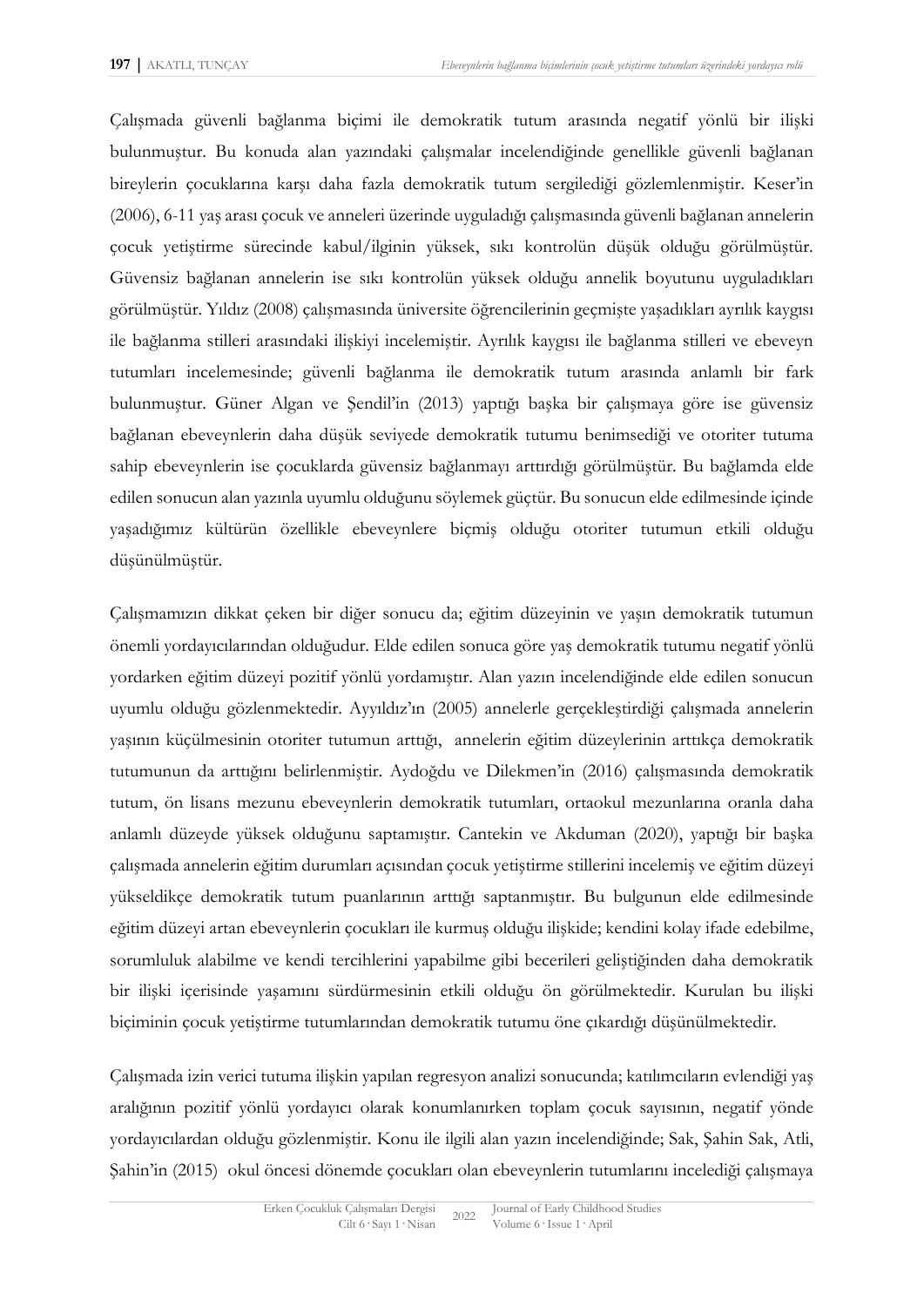göre 15-20 yaş aralığında evlenen ebeveynlerin otoriter tutumlarının 25 ve üstü yaş aralığında evlenen ebeveynlerin otoriter tutumlarından anlamlı derecede farklılaştığını saptamıştır. Mucuk'un (2020) çalışmasında ebeveynlerin toplam çocuk sayısının anlamlı derecede farklılaştığı görülmektedir. İki çocuk ile üç ve üzeri çocuk sahibi olan ebeveynlerin tek çocuk sahibi ebeveynlere göre daha fazla otoriter tutum sergilediği, üç ve üzeri çocuk sahibi olan ebeveynlerin iki ve tek çocuk sahibi ebeveynlerden daha fazla izin verici tutum sergilediği gözlenmiştir. Bu bağlamda elde edilen sonucun ilgili çalışmalarla uyumlu olduğunu söylemek mümkündür. Bu sonucun elde edilmesinde evlilik yaşı ile ilgili olarak daha geç evlenen bireylerin çocuklarına karşı izin verici tutum sergilediği öngörülürken çocuk sayısının artışının ebeveynlerin kardeşler üzerindeki sorumluluğunu arttıracağından otoriter ebeveyn tutumunu öne çıkaracağı düşünülmektedir.

Çalışmamızın bir diğer sonucu ise katılımcıların toplam erkek çocuğu sayısının, otoriter tutumun pozitif yönde yordayıcılarından oluşudur. Alan yazındaki ilgili çalışmalar incelendiğinde; Yılmaz Bolat (2011) çalışmasında 5-6 yaş arasında çocuğu olan ebeveynlere; çocukların gelişim alanları, davranış özellikleri, ebeveynlerin çocuğa yönelik tutum ve davranışları ile ebeveyn çocuk iletişimi konularında eğitim verilerek ebeveynlerin doğru tutumlarla çocuklarını yetiştirebileceğini belirtmiştir. Ayrıca erkek çocuğuna sahip ebeveynlerin, kız çocuğuna sahip olan ebeveynlere oranla daha çok otoriter tutum bir davranış içerisinde olduğu sonucuna varmıştır. Benzer şekilde Alabay'ın (2017) okul öncesi dönem çocuğu olan ebeveynlere yönelik yapmış olduğu çalışmasına göre ebeveynlerin kız çocuklarına oranla erkek çocuklarına daha fazla otoriter tutum sergilediği saptanmıştır. Çalışma sonucun ilgili çalışmalarla uyumlu olduğunu söylemek mümkündür. Bu sonucun elde edilmesinde özellikle erkek çocuk sayısının artışı ile ebeveynler, çocukları arasında hakem rolü üstlenebilmesinin etkili olduğu düşünülmektedir. Çocuk sayısının artışı sadece ailede bir ekonomik paylaşım vesilesi değil verilmesi gereken ebeveyn sorumluluğunun kardeşler arasında paylaşılmasını da gerektirmektedir. Ebeveyn için bu durum ekstra bir sorumluluk vesilesidir. Bu bağlamda ebeveyn kendini hakem ya da bir başka ifadeyle daha otoriter bir figür olarak konumlandırarak çocuklarla ilişkisini de buna göre düzenleyebileceği öngörülmektedir.

## **ÖNERİLER**

Çocuğun yetişmesinde sevgi çok önemlidir. Ebeveynlerin bunun bilinciyle çocuklarına karşı bir tutum geliştirmesi de önemlidir. Ebeveynler, çocuklarına karşı demokratik bir ortam hazırlayarak bu ortam içerisinde olumlu davranış örüntüsü ile ödüllendirerek pekiştirmelidir. Olumsuz davranışlar söz konusu olduğunda ise bu davranışların açıklaması yapılmalı ve doğru davranış anlatılmalıdır. Ebeveynlerin davranışları birbiriyle tutarlı olmalıdır. Unutulmamalıdır ki bir çocuk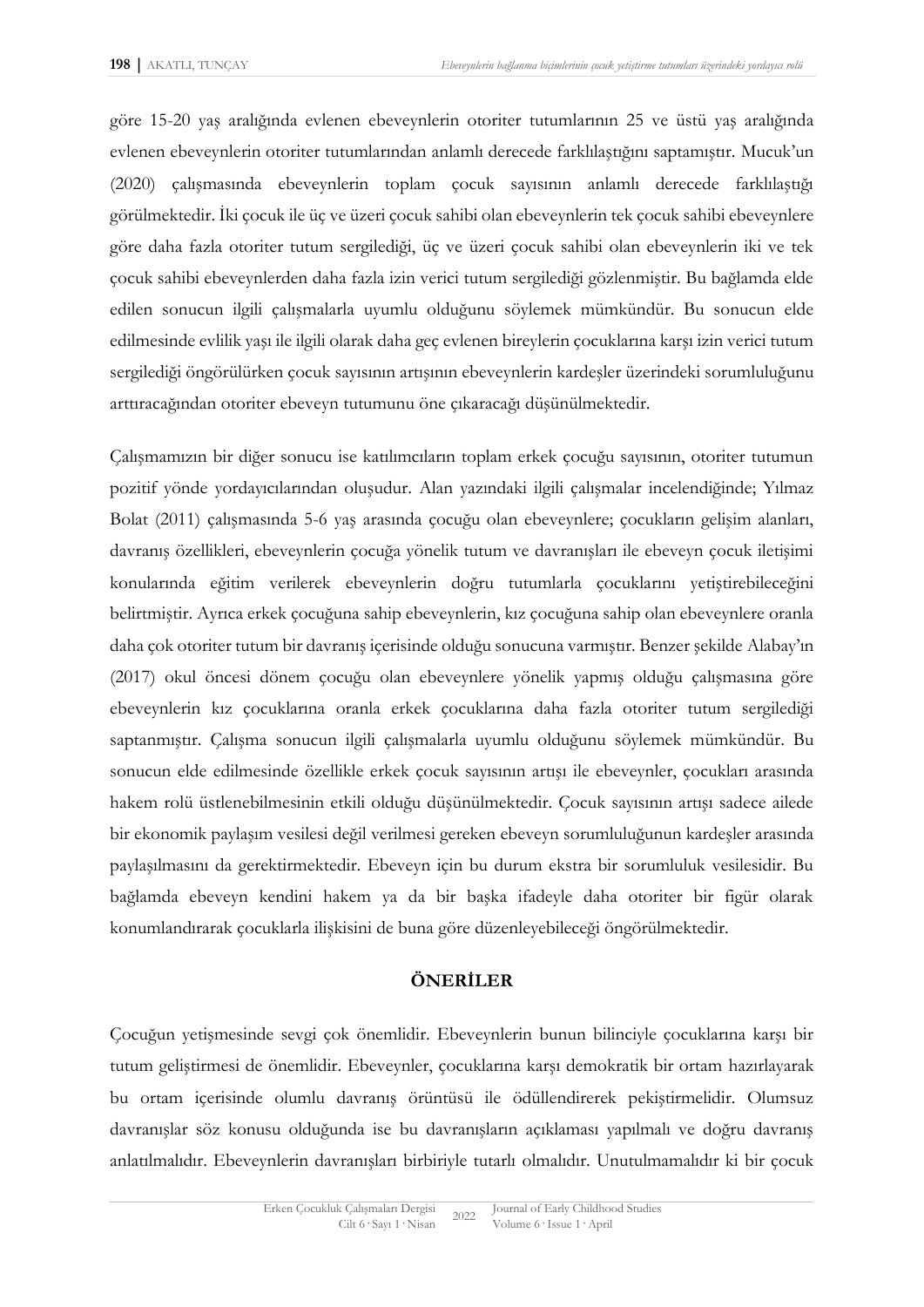için anne ve baba rol modeldir. Çocuğun gelişimi için ebeveynler; bağımsız davranışları pekiştirilmeli, başkaları ile kıyaslanmamalı ve çocukların ihtiyaçlarına duyarlı davranmalıdır. Anne ve baba çocuğun gelişim özelliklerini bilmeli ve bu durumu göz önünde bulundurmalıdır.

Araştırma veri sonuçlarına göre ebeveynlerin eğitim düzeyinin arttırılması hususunda bağlanma biçimleriyle ilgili toplumda farkındalık yaratılması amacı ile çalışmaların arttırılması faydalı olacaktır. Sağlıklı aile düzeni oluşturulabilmesi için çiftlere evlilik öncesi; destekleyici aile eğitimi, çocuk gelişimi, çocuk yetiştirme tutumları ve bağlanma biçimleri gibi konuları içeren eğitimin verilmesi faydalı olacaktır. Yaşam boyu öğrenme ile ebeveynlerin kendi düşünce, duygu ve davranışlarını kontrol etmesine olanak sağlayarak kişisel gelişimlerine katkı sağlamak amacıyla radyo, televizyon ve dijital medya kanalları gibi kitle iletişim araçlarıyla; psikologlar, çocuk gelişimi uzmanları ve sosyal hizmet uzmanları tarafından bilgilendirici çalışmaların yapılması faydalı olacaktır. Bu bağlamda aile danışmanlığı merkezleri ve okullardaki rehberlik hizmetlerinden de ebeveynlerin yararlanması sağlanabilir.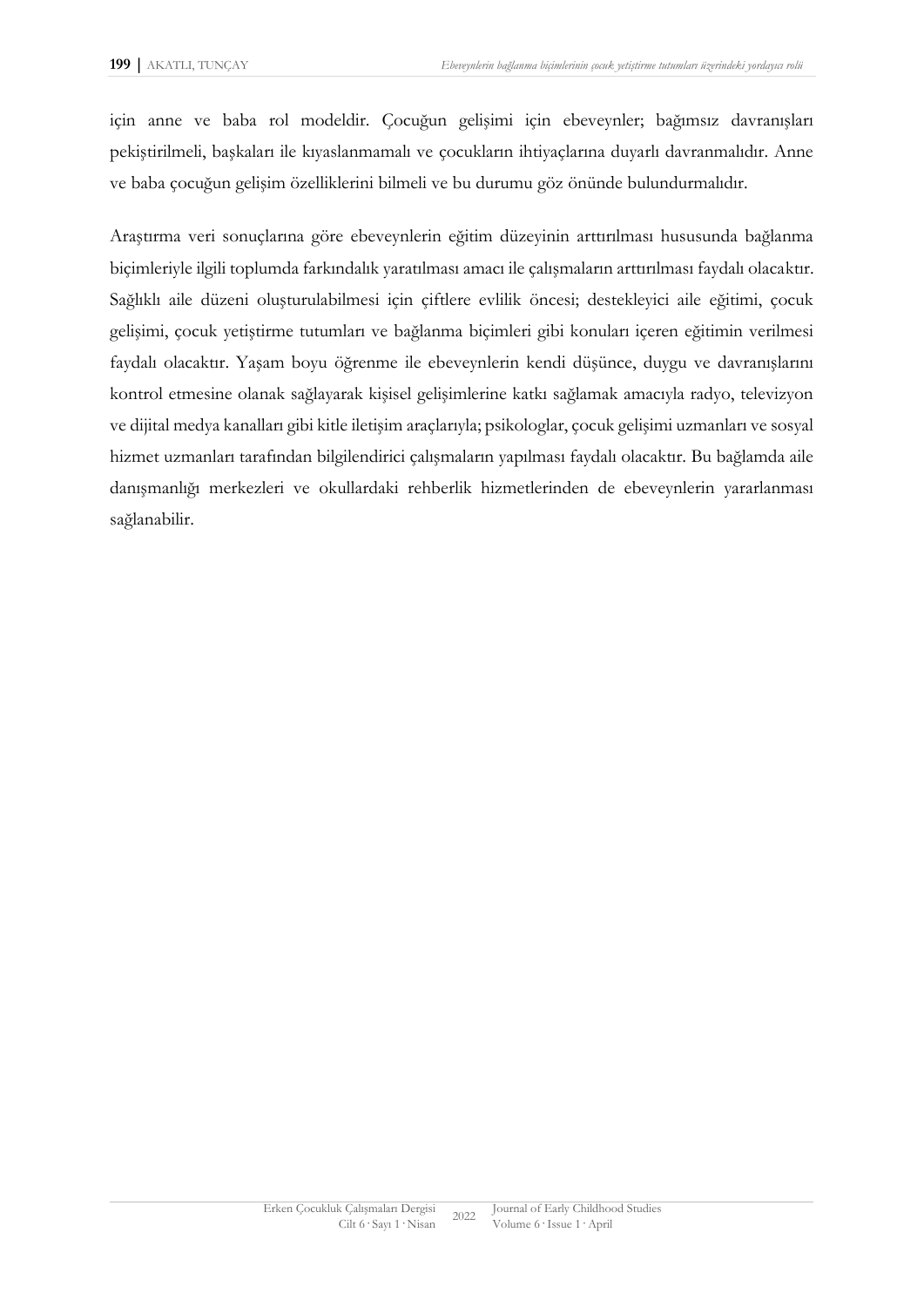#### **KAYNAKÇA**

- Ahmadova, P. (2019). *Annenin bağlanma özellikleri ile ebeveyn tutumları ve çocukların ruhsal, davranışsal durumu arasındaki ilişkisinin incelenmesi*. Yüksek Lisans Tezi, İstanbul Aydın Üniversitesi, İstanbul.
- Ainsworth, M. S. (1979). Infant-mother attachment. *American Psychologist, 34*(10), 932- 937. [https://doi.org/10.1037/0003-066X.34.10.932](https://psycnet.apa.org/doi/10.1037/0003-066X.34.10.932)
- Akvardar, Y., Çalak, E., Etaner, U., Hürol, C., Sunat, H., Tükel, R., Üçok, B. & Yücel, B. (2006). *Psikanalitik kurama giriş*. İstanbul: Bağlam Yayıncılık.
- Alabay E. (2017). Okul öncesi dönem çocuğu olan ebeveynlerin ebeveynlik tutumlarının incelenmesi. *Erken Çocukluk Çalışmaları Dergisi, 1*(2), 156-174.
- Aydoğdu, F. & Dilekmen, M. (2016). Ebeveyn tutumlarının çeşitli değişkenler açısından değerlendirilmesi. *Bayburt Eğitim Fakültesi Dergisi*, *11*(2), 569-585.
- Ayyıldız, T. (2005). *Zonguldak il merkezinde 0-6 yaş çocuğu olan annelerin çocuk yetiştirme tutumları*. Yüksek Lisans Tezi, Zonguldak Karaelmas Üniversitesi, Zonguldak.
- Baumrind, D. (1966). Effects of authoritative parental control on child behavior. *Child Development*, *37*(4), 887-907.
- Bee, H., & Boyd, D. (2009). *Çocuk gelişimi psikolojisi*. İstanbul: Kaknüs Yayınları.
- Bowlby, J. (1958). The nature of the child's tie to his mother. *International Journal of Psycho-Analysis*, *39*, 350-373.
- Bowlby, J. (2012). *Bağlanma*. İstanbul: Pinhan Yayıncılık.
- Bozdemir, F. & Gündüz, B. (2016). The relationships of attachment styles, parental attidues and traumatic childhood experiences with emotional intelligence; Bağlanma stilleri, anne baba tutumları ve çocukluk çağı örselenme yaşantılarının duygusal zekâ ile ilişkileri. *Journal of Human Sciences, 13*(1), 1797–1814.
- Brenning, K.M., Soenens, B., Van Petegem, S., & Kins, E. (2017). Searching for the roots of overprotective parenting in emerging adulthood : investigating the link with parental attachment representations using an actor partner Interdependence model. *Journal of Child and Family Studies, 26*(8), 2299-2310. https://doi.org/10.1007/s10826-017-0744-2
- Büyüköztürk, Ş., Çakmak Kılıç, E., Akgün, Ö. E., Karadeniz, Ş. & Demirel, F. (2014). *Bilimsel araştırma yöntemleri*. Ankara: Pegem Akademi Yayıncılık.
- Cantekin, D. & Akduman, D. (2020). Annelerin çocuk yetiştirme tutumları ile çocuklarının duygularını yönetme becerileri arasındaki ilişkinin incelenmesi. *Anadolu Psikiyatri Dergisi, 21*(1), 87-92.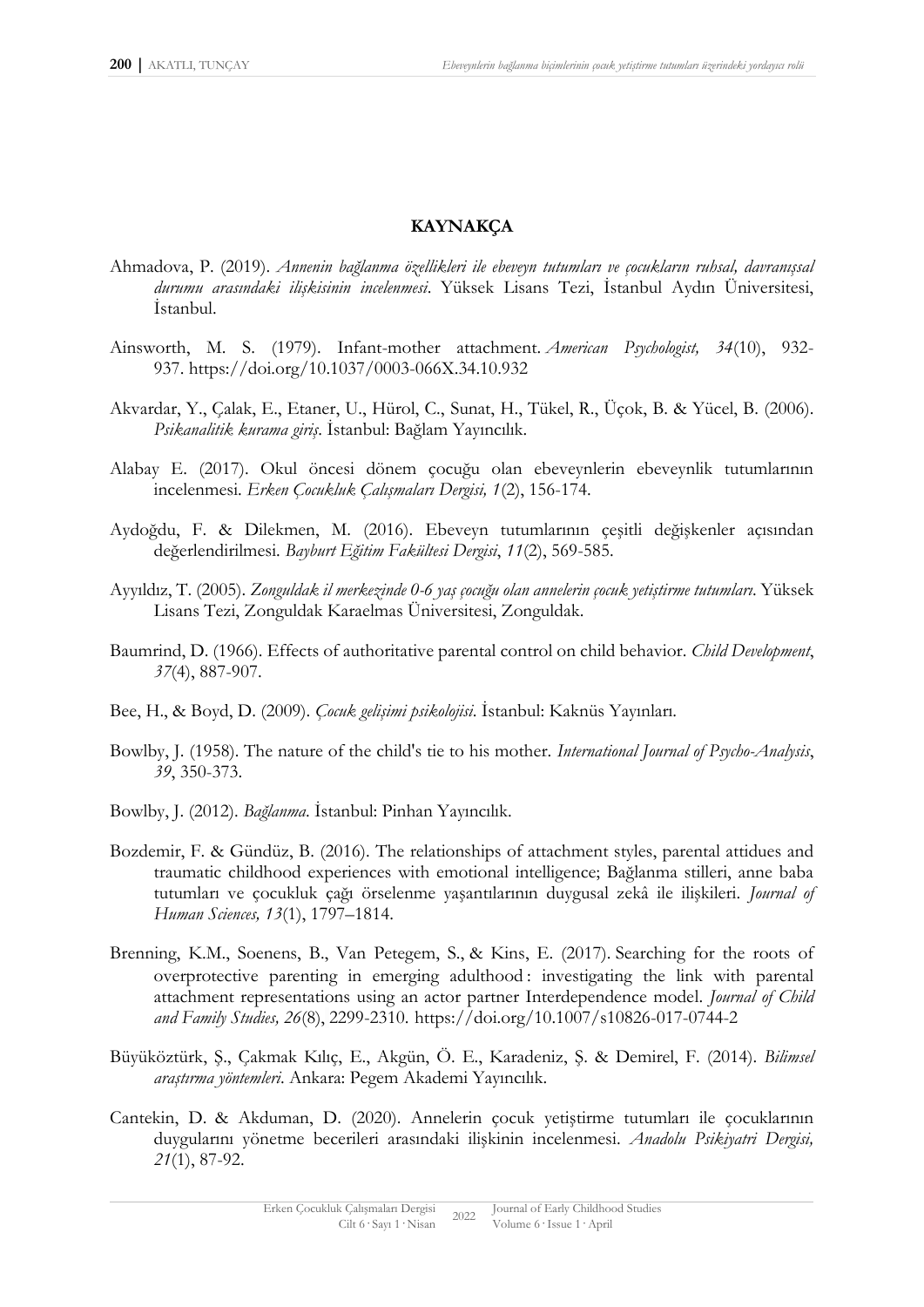Çağdaş, A. & Şahin Seçer, Ş. (2007). *Anne-baba eğitimi*. Ankara: Kök Yayınları.

- Çeceli, E. (2018). *48-60 ay arası çocuğa sahip ebeveynlerin anne babalarından algıladıkları tutumlar, anne babalarına bağlanma stilleri ile kendi anne babalık tutumları arasındaki ilişkiler*. Yüksek Lisans Tezi, Maltepe Üniversitesi, İstanbul.
- Demir, E. K., & Şendil, G. (2008). Ebeveyn tutum ölçeği (ETÖ). *Türk Psikoloji Yazıları*, *11*(21), 15- 25.
- Demir, S. (2018). Bağlanma kuramı. *Başkent Üniversitesi Kültür Yayını Bütün Dünya Dergisi*. *5*, 143-146.
- Doinita, N. E. & Maria, N. D.(2015). Attachment and parenting styles. *Procedia - Social and Behavioral Sciences*, *203*, 199-204.<https://doi.org/10.1016/j.sbspro.2015.08.282>
- Doksat, G.N. & Ciftci, D.A. (2016). Bağlanma ve yaşamdaki izdüşümleri. *Arşiv Kaynak Tarama Dergisi*, *25*(4), 489-501.
- Ebrahimi, L., Amiri, M., Mohamadlou, M., & Rezapur, R. (2017). Attachment Styles, Parenting Styles, and Depression. *International Journal of Mental Health and Addiction, 15*, 1064-1068.
- Erkan, Y. D. D. , Güçray, D. S. & Çam, Y. S. (2002). Ergenlerin sosyal kaygı düzeylerinin ana baba tutumları ve cinsiyet açısından incelenmesi. *Çukurova Üniversitesi Sosyal Bilimler Enstitüsü Dergisi*, *10*(10), 64-75.
- Günalp, A. (2007). *Farklı anne baba tutumlarının okul öncesi eğitim çağındaki çocukların özgüven duygusunun gelişimine etkisi*. Yüksek Lisans Tezi, Selçuk Üniversitesi, Konya.
- Güner Algan, A., & Şendil, G. (2013). The relations among parents' and preschool children's attachment security and child rearing attitudes. *Psikoloji Çalışmaları, 33* (1) , 55-68.
- Hazan, C., & Shaver, P.R. (1987). Romantic love conceptualized as an attachment process. *Journal of Personality and Social Psychology*, *52*(3), 511-524.
- Hevers, E. M. (2015). The relationship between fathers' attachment style, parenting style, feelings of parenting competency and psychological wellbeing. Doktora Tezi, University of Newcastle, Newcastle.
- İlaslan, Ö. (2009). *Çocukların bağlanma davranışlarının özlük nitelikleri ve anne bağlanma stillerine göre incelenmesi*. Doktora Tezi, Selçuk Üniversitesi, Konya.
- İnanç, Y.B. & Yerlikaya, E. E. (2013). *Kişilik kuramları*. Ankara: Pegem Akademi Yayıncılık.
- Kalantarkousheh, S. M., Sharifi, M., Mehri, M., & Sajjad, E. (2014). Parenting styles and attachment models among Iranian Pre-University students. *International Journal of Academic Research in Psychology*, *1*(2), 147-164.
- Kesebir, S., Kökçü, F., & Dereboy, F. (2012). Erişkin bağlanma biçimi ölçeği: geçerlilik ve güvenilirlik çalışması. *Yeni Sempozyum Dergisi*, *50*(2), 99- 104.
- Keser, C. Ç. (2006). *Annenin bağlanma düzeyi ve çocuk yetiştirme sürecinin çocuğun bağlanma düzeyine etkisi*. Yayımlanmamış Yüksek Lisans Tezi, Uludağ Üniversitesi, Bursa.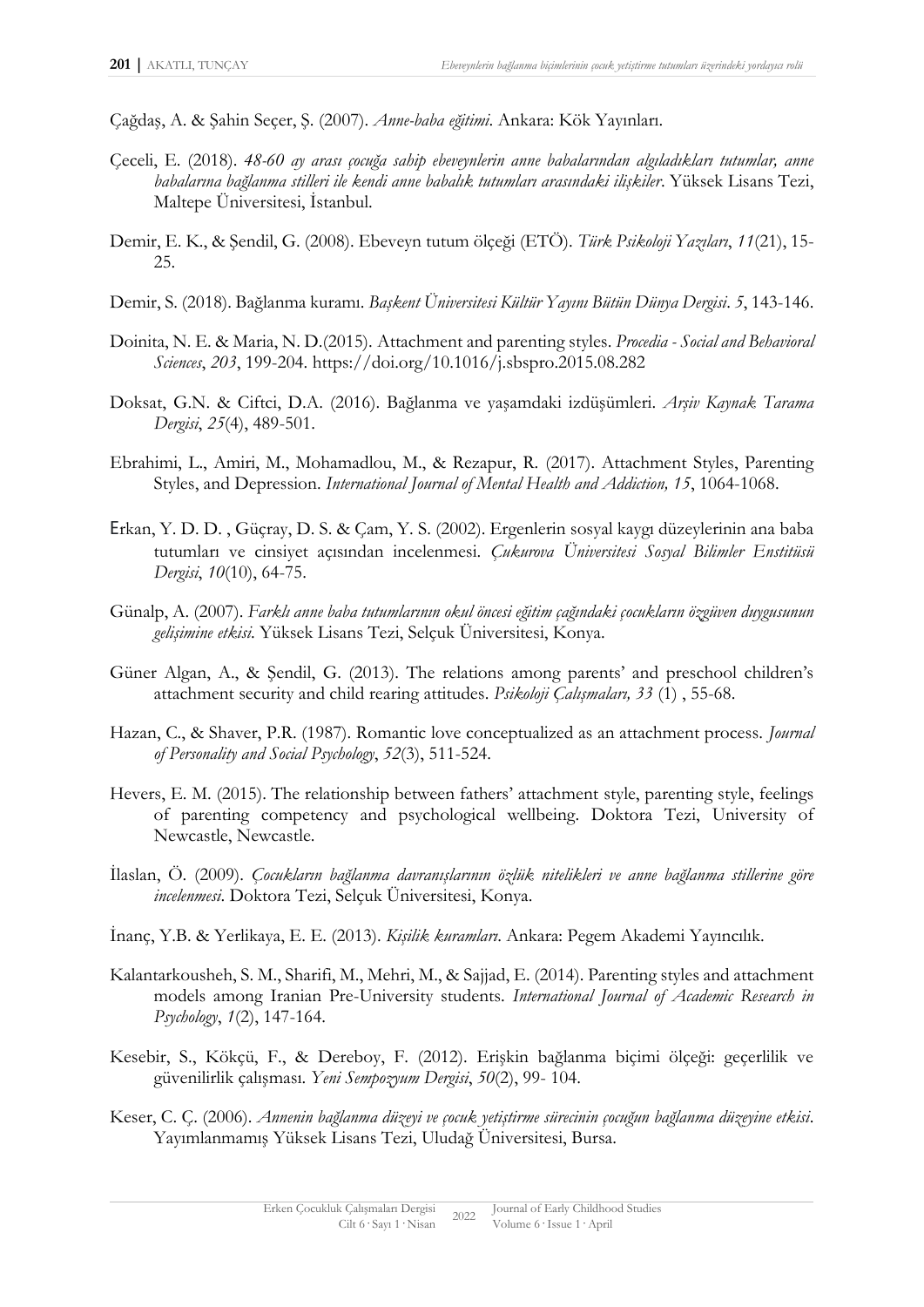- Kıray, P. (2018). *Çocukluk çağı travmaları, algılanan sosyal destek ve algılanan anne baba tutumunun psikolojik sağlık ile arasındaki ilişki*. Yüksek Lisans Tezi, Üsküdar Üniversitesi, İstanbul.
- Kindersley, D. (2012). *Psikoloji kitabı*. (E. Lakşe, çev.). İstanbul: Alfa Yayınları.
- Küçükali, R. (2018). Aile içi iletişim ve anne-baba tutumları. R. Küçükali (Ed.) *Çocuk ve Aile* (s. 87- 108). Ankara: Anı Yayıncılık
- Mahasneh, A. M., Al-Zoubi, Z. H., Batayenh, O.T., & Jawarneh, M. S. (2013). The relationship between parenting styles and adult attachment styles from Jordan university students. *International Journal of Asian Social Science, Asian Economic and Social Society*, *3*(6), 1431-1441.
- Main, M., Kaplan, N., & Cassidy, J. (1985). Security in infancy, childhood, and adulthood: A move to the level of representation. *Monographs of the Society for Research in Child Development, 50*(1-2), 66–104.
- Mucuk, K. Y. (2020). *60-72 aylık çocukların ebeveynlerinin çocuk yetiştirme tutumları, çocukların ahlaki ve sosyal kural algıları ile oyun davranışları arasındaki ilişkinin incelenmesi*. Yüksek Lisans Tezi, İstanbul Medipol Üniversitesi, İstanbul.
- Oğuz, F. & Özçelik, A. D. (2018). Ergenlerde algılanan anne baba tutumu ile madde bağımlılığı arasındaki ilişkinin incelenmesi. *Uluslararası Araştırmalar Dergisi*, *11*(58), 535-543.
- Okur, Ö. (2016). *Effects of perceived parenting conflict, perceived parenting style, and attachment style on romantic relationship attitudes and life satisfaction*. Yüksek Lisans Tezi, Orta Doğu Teknik Üniversitesi, Ankara.
- Oytun, M., Yinal, A., Erdağ, D., & Yaman Lesinger, F. (2019). The relationship between child rearing attitudes and maternal attachment styles*. [Revista San Gregorio](https://www.researchgate.net/journal/Revista-San-Gregorio-1390-7247)*, *1*(32), 92-107.
- Özabacı, Ş. N. (2021). *Çocuk psikolojisi*. Ankara: Nobel.
- Özdamar, K. (2002). *Paket programlar ile istatistiksel veri analizi*. Eskişehir: Kaan Kitabevi.
- Öztürk, E., Türel, F. İ., & Oğur, E. (2020). Psikotarih ve bağlanma kuramı. Öztürk, E (Ed.), *Psikotarih*. Türkiye Klinikleri: Ankara.
- Parlak, A. (2020). *Ebeveynin bağlanma biçimi ile ebeveyn tutumu arasındaki ilişkinin incelenmesi*. Yüksek Lisans Tezi, İnönü Üniversitesi, Malatya.
- Sak, R., Şahin Sak, İ. T., Atli, S., & Şahin, B. K. (2015). Okul öncesi dönem: Anne-baba tutumları. *Mersin Üniversitesi Eğitim Fakültesi Dergisi*, *11*(3), 972-991.
- San Bayhan, P. & Artan, İ. (2004). *Çocuk gelişimi ve eğitimi*. İstanbul: Morpa Kültür.
- Santrock, J. W. (2012). *Yaşamboyu Gelişim: Gelişim Psikolojisi*. (G. Yüksel, çev.). Ankara: Nobel.
- Schultz, D.P., & Schultz, S.E. (2007). *Modern psikoloji tarihi*. İstabul: Kaknüs.
- Sezer, Ö., & Oğuz, V. (2010). Üniversite öğrencilerinde kendilerini değerlendirmelerinin anne baba tutumları ve bazı sosyodemografik değişkenler açısından incelenmesi. *Kastamonu Eğitim Dergisi*, *18*(3), 743-758.